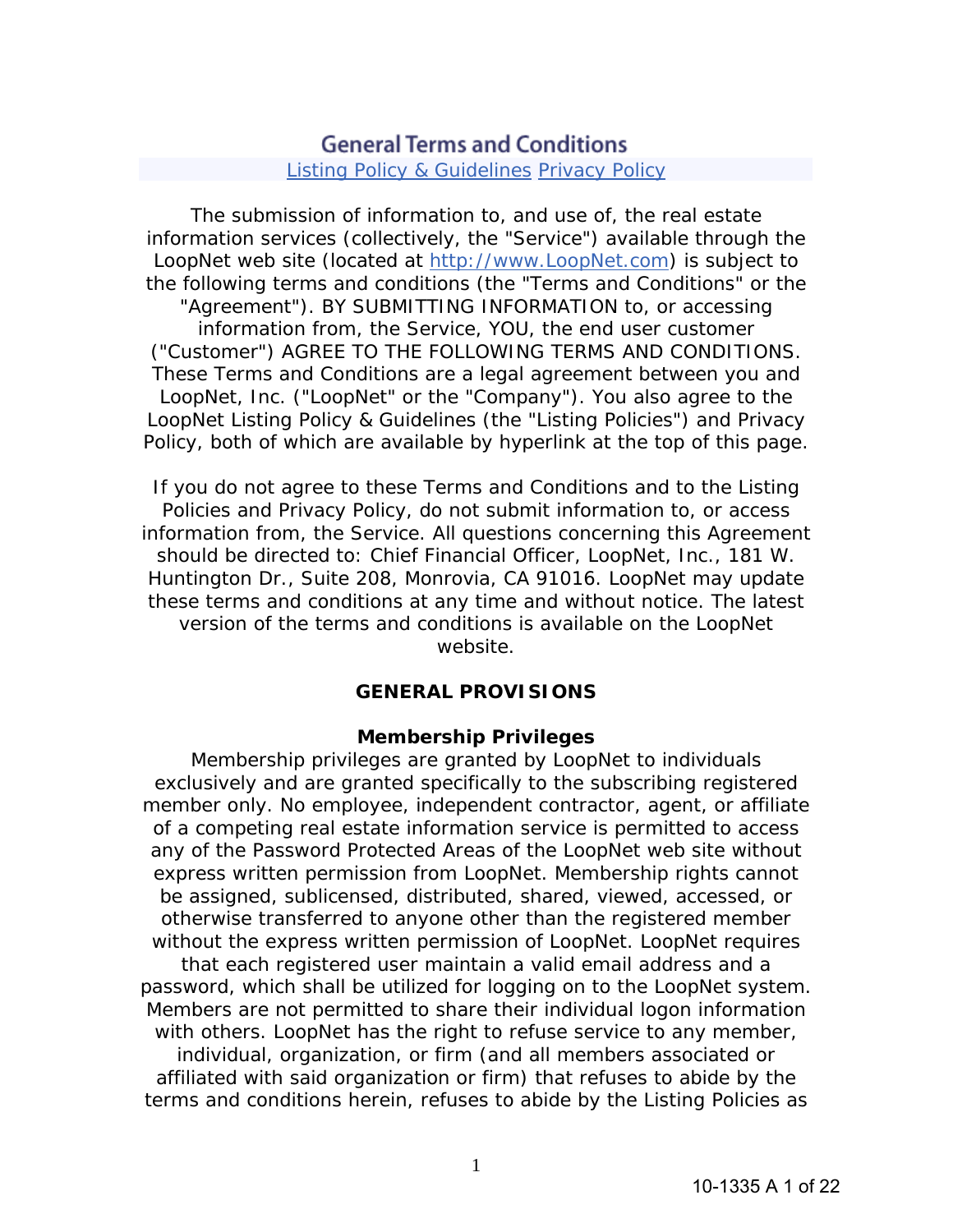posted and displayed on the LoopNet website, or abuses their rights related to the LoopNet service. Upon registration, which is free, Customer becomes a Basic Member. A Basic Member may search the LoopNet property listings Service, and will receive a subset of results of the available properties matching the Customer's designated search parameters. In order to view all the available results for a given search, the Customer must upgrade to a Premium Subscription. A Basic Member may also list properties on the Service, but such Customer's listings will only be able to be fully accessed and viewed in the search results of Premium Subscribers.

LoopNet utilizes email as a vital and primary communication channel with customers. As a registered user, Customers hereby acknowledge and grant LoopNet the permission to communicate with customers via email (as well as other communication channel such as phone and fax) for any purposes LoopNet determines to be relevant including, but not limited to, system messages, product updates, service announcements and other marketing messages. LoopNet will use best efforts to honor Customer's request to opt out of marketing messages, but under no circumstances will LoopNet have any liability for sending any email to its registered users/customers. By becoming a member of LoopNet, Inc., you acknowledge and agree that LoopNet, Inc. may record telephone and other electronic communications it has with you for LoopNet, Inc.'s internal business purposes, including but not limited to training and quality assurance purposes.

# **Submission and Administration of Listings**

Listings that are not modified or renewed within a 75-day period are automatically changed to "Off Market" and are no longer viewable on LoopNet.com. Customer agrees not to submit any property descriptions, photographs, financial, contact or other information contained in each Property's data to LoopNet unless the Customer has received all necessary rights and authorizations, including from the photographer and/or copyright owner of any photographs, to publish and advertise the Property on the Customer's website or on LoopNet's website. Specifically, Customer will not submit a photograph if Customer received the photograph from a third party information provider under the terms of a license that does not allow posting of such photograph on the LoopNet website. The Company may, in its sole discretion but without any obligation to search for such, remove Properties that are alleged to have been submitted in violation of this provision. In addition, the Company may require additional evidence of compliance with this provision from Customers who are alleged to have submitted Properties or other information in violation of this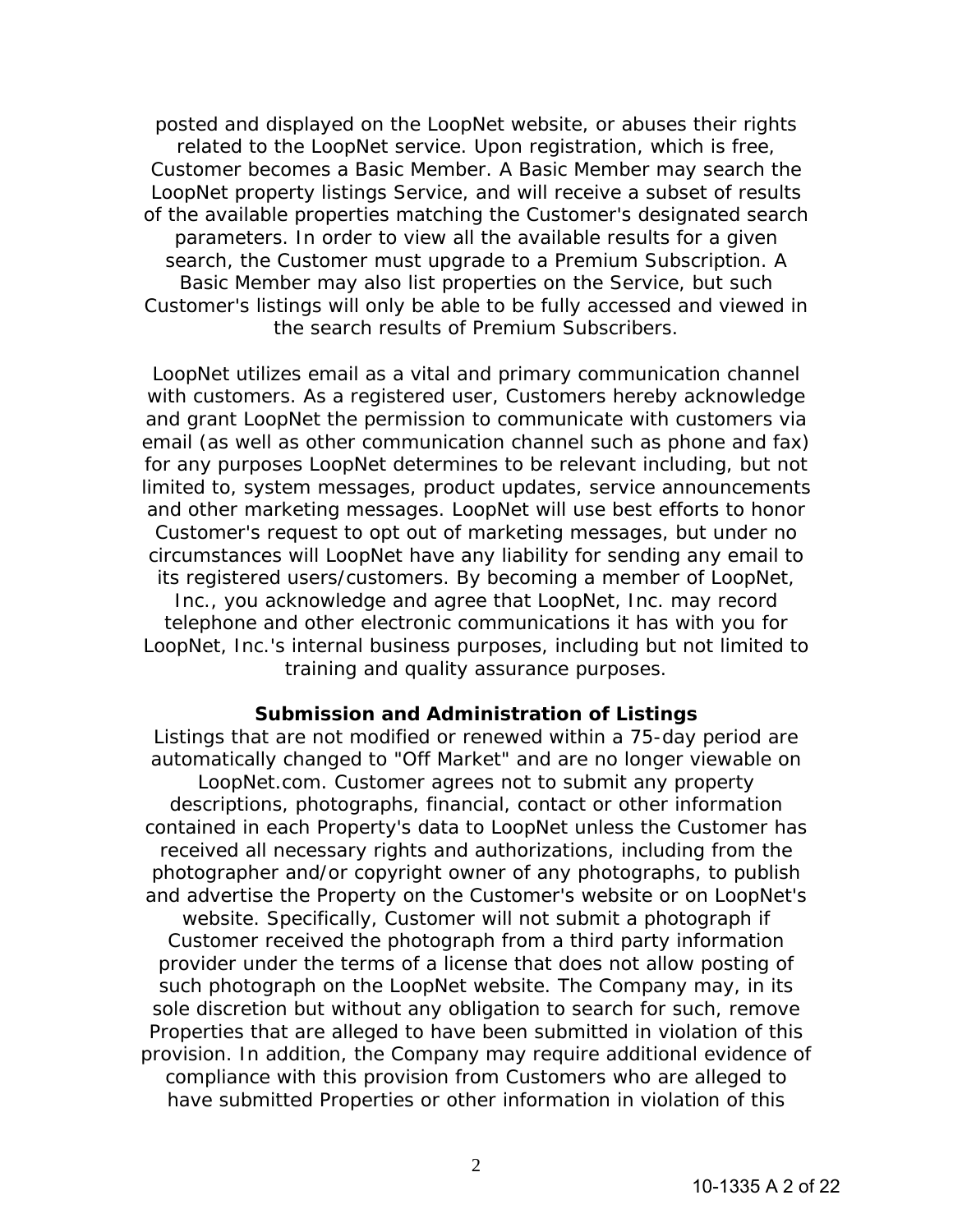Agreement. The Company will, in its sole discretion, terminate the accounts of, and refuse service to, any Customer who repeatedly or knowingly violates this Agreement. Customer agrees to maintain accurate contact information (specifically, a valid phone number and email address) in order to submit and maintain active property listings on the LoopNet website. Additionally, the Customer agrees to allow submitted Property listing(s), or any part therein, to be searched, displayed, accessed, downloaded, copied, and otherwise referred to by users of the Customer's website, the LoopNet website and other LoopNet partner websites. The Company shall have the sole authority to choose the manner in which any Property will be searched, displayed, accessed, downloaded, copied, and otherwise used on the LoopNet website and Company shall have the right to modify the property listing in the exercise of its rights under this Agreement. The Customer (a) represents and warrants that all Properties and associated information provided by the Customer will be accurate; (b) agrees that the Customer will not permit the posting of a property on the LoopNet system under a name other than the named licensed real estate agents that have been engaged by the property owner to market the property under the terms of a duly executed listing agreement with the owner; (c) agrees to administer the Properties provided by the Customer and maintain their accuracy at all times. The Company reserves, in a manner consistent with reasonable commercial business practices, the right to remove all or any part of the Properties posted on the Customer's website or on the LoopNet website. The Company accepts no responsibility for checking the accuracy of reports or data files submitted by the Customer. While the Company shall take all reasonable efforts for data backup and business resumption, the Customer will be solely responsible for retaining backup copies of all information, photographs and other materials it provides to LoopNet. LoopNet may add digital watermarks to certain parts of your property listing, including photographs. We add these digital watermarks to protect against the copying or further distribution of your photographs without your permission.

#### **Use of Information**

Customer agrees to treat all information obtained from the Service, including listings, member directory, historical transaction information ("RecentSales"), and any information otherwise made available to Customer in the Service (individually and collectively, the "Content") as proprietary to LoopNet. Customer agrees that Content reserved for members will be maintained as confidential and shall be protected as a trade secret of LoopNet. LoopNet does not ensure the accuracy of, endorse or recommend any Content and Customer uses such Content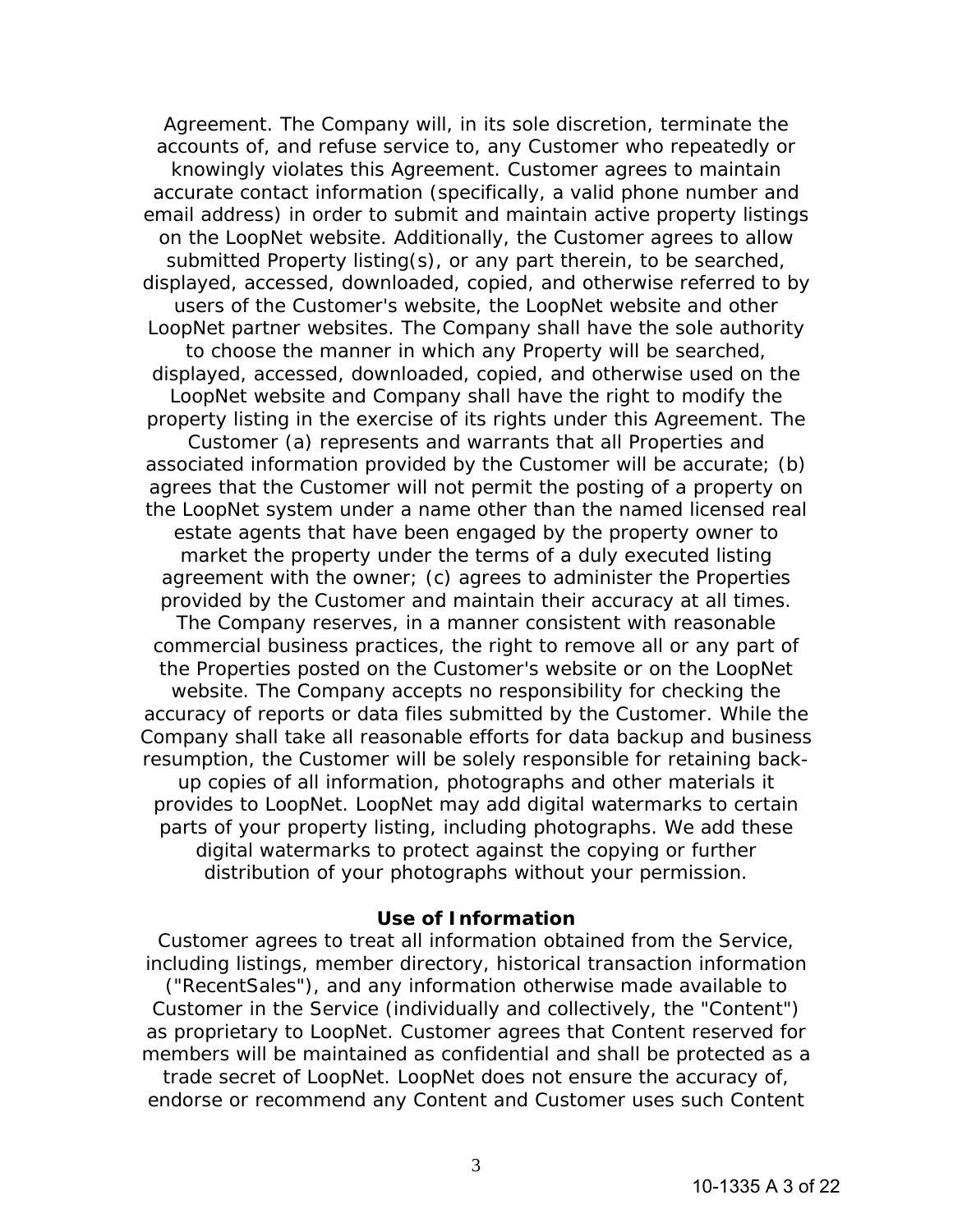at the Customer's own risk. Customer may access the active property listings in the Service and/or the RecentSales information solely to obtain initial information from which further evaluation and investigation may commence.

LoopNet Investment Market Reports and other similar information, reports and services (individually and collectively "LoopNet Market Reports"), the Service, and any and all Content offered by LoopNet to Customer ARE PROVIDED SOLELY FOR GENERAL INFORMATION, AND DO NOT CONSTITUTE REAL ESTATE, LEGAL, TAX, ACCOUNTING, OR OTHER PROFESSIONAL ADVICE. BEFORE ACTING ON ANY INFORMATION PROVIDED BY LOOPNET, CUSTOMER SHOULD CONSULT AN APPROPRIATE PROFESSIONAL.

Customer shall limit access to and use of active property listings, member directory, LoopNet Market Reports, and RecentSales information to personal and internal use, and shall not use any information obtained from the Service for further distribution, publication, public display, or preparation of derivative works or facilitate any of these activities in any way. Customer shall not use or reproduce any Content that is obtained from the Service, or that is otherwise made available to Customer in the Service, for or in connection with any other listing service or device. Customer further shall not use the Service in any other manner for or in connection with any other listing service or device. Customer shall not use the LoopNet Service as part of any effort to compete with LoopNet, including without limitation using the LoopNet Service to provide, alone or in combination with any other product or service, any database services to any third party or any use that causes a reduction or loss from an existing or potential LoopNet customer, nor shall Customer remove, erase, or tamper with any copyright or other proprietary notice printed or stamped on, affixed to, or encoded or recorded in the LoopNet Service. Customer shall not use any robot, spider or other automated process to monitor, data mine or copy LoopNet products, services or information; decompile, decode or reverse engineer LoopNet software; or use LoopNet products or services in an unlawful manner, such as for offensive, abusive, tortious, libelous, defamatory or other illegal purposes. Customers violating these specific terms, specifically those customers searching the Service in an abusive or excessive manner, by automated or manual means, shall be subject to immediate termination of their membership and will be assessed an excessive use fee of \$500.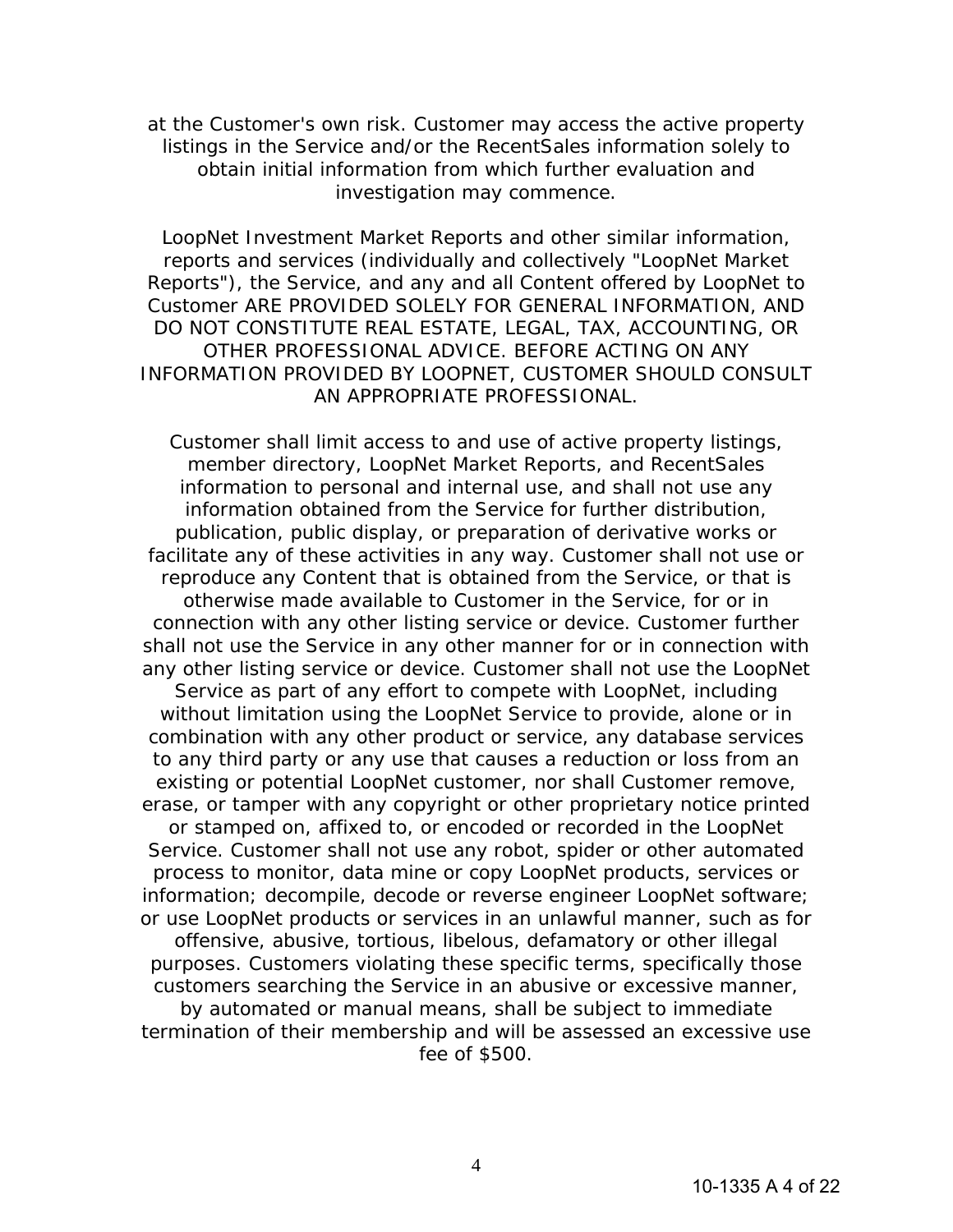**Passwords/Logins** Members, registered users and Customers are required to maintain the confidentiality of all logins and passwords. You are responsible for the activities that occur under your account, login or password. LoopNet is not responsible for any loss or damage arising from your failure to maintain the confidentiality of your account, logon information or password and/or failure to comply with the terms and conditions set forth in the Membership Privileges, Use of Information or Ownership and License Grant sections of this agreement that relate to confidentiality of account, logon or password information.

### **Nature of Customer's Business**

If Customer or an Affiliate of Customer owns properties and intends to market them directly via the Service, ProspectList (formerly PropertyPush) or LoopLink, such Customer represents to LoopNet that it either (a) markets, using its own facilities, more than 2/3 of those properties which it owns and controls, or (b) markets properties for third parties where such third party brokerage services account for more than twenty percent (20%) of the total revenues of the entity.

# **Payment Terms**

Customer agrees to pay for all products ordered through the LoopNet web site or via the LoopNet sales team using the payment method indicated, and provides LoopNet express authorization to charge said fees to the Customer's payment provider at time of purchase or renewal. Fees owed depend on the specific type and quantity of LoopNet products, services, information, or deliverables (collectively "Deliverables") ordered. Payment of fees shall not be contingent on any events other than the delivery of the ordered Deliverables. Any attorney fees, court costs, or other costs incurred in collection of delinquent undisputed amounts shall be the responsibility of and paid for by Customer. If payment is not current, LoopNet may immediately cease to provide any and all Deliverables to the customer. The fees paid for monthly subscriptions are non-refundable, regardless of whether the subscription is terminated prior to the end of the thencurrent monthly billing period. Prepaid fees will be refunded based on the number of months remaining on the contract period, beginning with the month following receipt of written cancellation, but may be subject to adjustment according to current monthly product pricing and subject to adjustment for any incentives or discounts provided for said prepayment. A customer choosing to cancel a prepaid subscription prior to the end of its prepaid term may also be subject to a \$15 processing fee. No partial month refunds will be provided.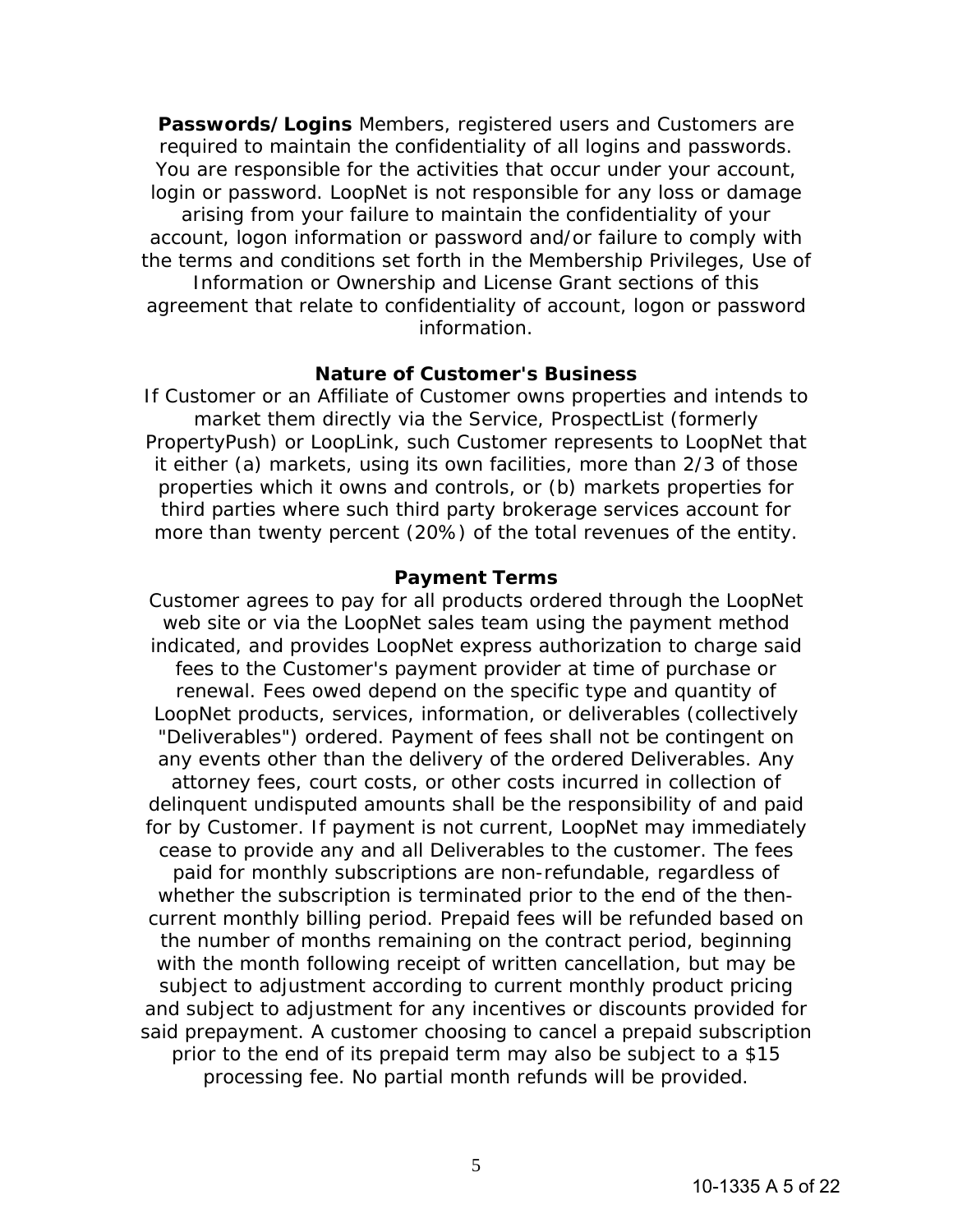Subscriptions will automatically renew using the Customer's current credit card account number unless Customer cancels their subscription on the LoopNet Web site at

http://www.LoopNet.com/ProductCancellations three (3) days prior to the renewal date to cancel such subscription. All cancellation requests will be processed within five (5) business days. Once the cancellation is processed, a confirmation email will be sent via the customer's email account on record with LoopNet. If Customer has a question about a cancellation, Customer should contact LoopNet Client Services at Help@LoopNet.com or at 888-567-7442. The Company reserves the right to change its fees or billing methods at any time. The Company will provide timely notice to the affected Customers of any such changes.

It is the Customer's responsibility to promptly provide the Company with any contact or billing information changes or updates (including phone number, email address, credit card numbers, etc.). Account updates should be made online via the "My Account" tab within the "My LoopNet" section, once Customer has logged into www.LoopNet.com. LoopNet does not validate all credit card information required by the Customer's payment provider to secure payment.

The Customer must notify LoopNet about any billing problems or discrepancies within 90 days after charges first appear on their Account statement. If it is not brought to LoopNet's attention within 90 days, Customer agrees to waive their right to dispute such problems or discrepancies.

### **Premium Subscriptions**

LoopNet offers two distinct paid subscription membership products to its active commercial property listing service: (i) a paid subscription product for those Customers who primarily utilize the Service to actively list and market commercial properties available for sale and/or for lease ("Premium Membership for Professionals" or "Premium Professional Membership"), and (ii) a paid subscription product for those Customers who primarily utilize the Service to actively search for commercial properties available for sale and/or for lease ("Premium Membership for Searchers" or "Premium Search Membership") (Premium Membership for Professionals and Premium Membership for Searchers collectively, "Premium Subscriptions"). A Customer who purchases either a Premium Professional Membership or a Premium Search Membership is a "Premium User." Premium Subscription privileges are granted by LoopNet to individuals exclusively and are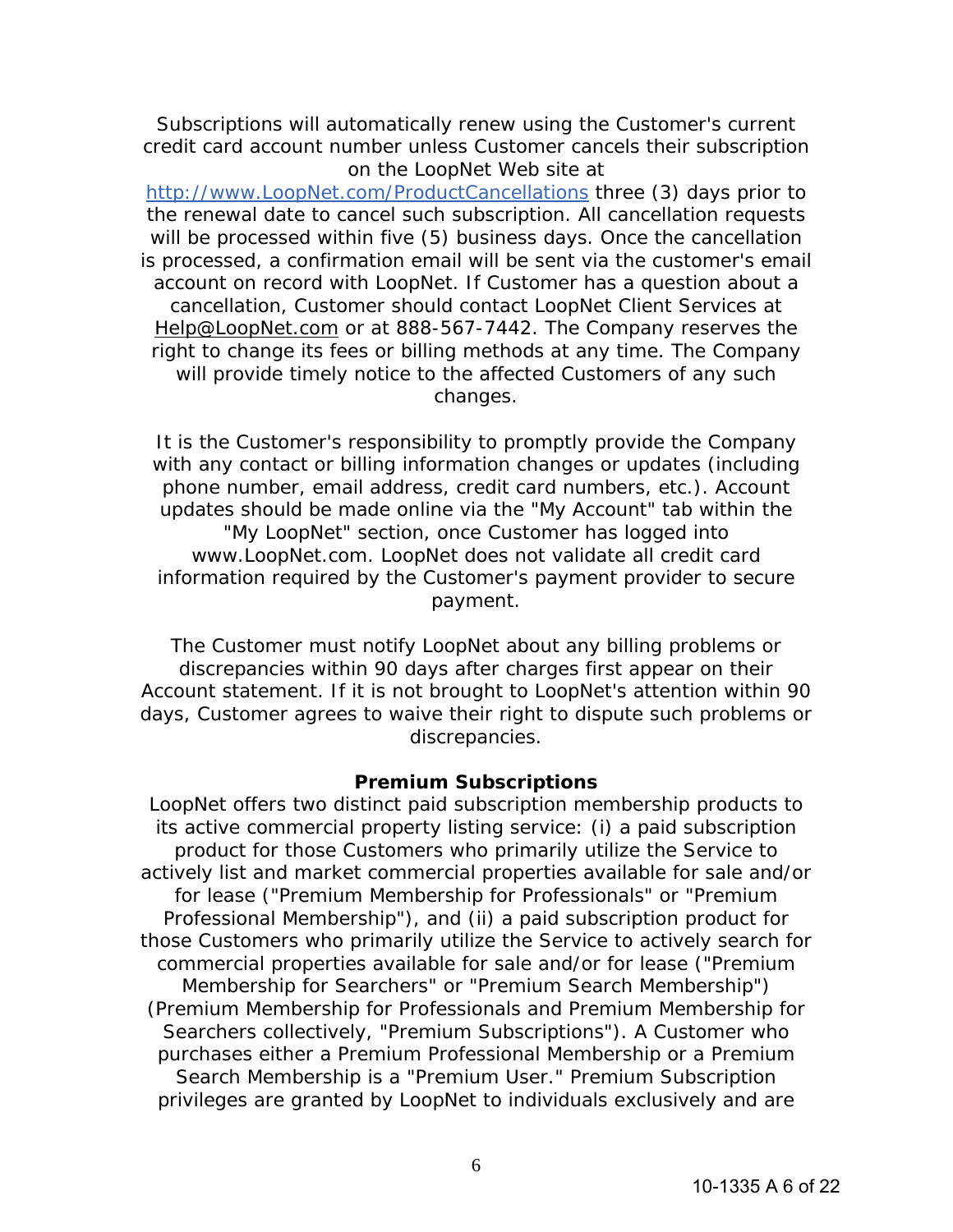granted specifically to the subscribing Premium User only. Premium Subscription rights can not be assigned, sublicensed, distributed, shared, viewed, accessed, or otherwise transferred to anyone other than the subscribing Premium User without the express written permission of LoopNet. Premium Subscription privileges are subject to change from time to time and may be subject to property listing, property searching, and member directory searching limitations. Under Premium Professional Membership, one (1), four (4) and ten (10) Premium Listing Plans are available for purchase online; higher Premium Listing Plans are available for purchase by calling (888) 567- 7442 or emailing MemberServices@LoopNet.com. Any listing on which the Primary Contact is a Premium Professional Member and is within Plan will receive Premium exposure; listings above Plan will receive exposure as Basic listings. Two-week Premium Professional Membership trials will receive a four (4) Premium Listing Plan. Customer acknowledges that LoopNet (in addition to its other remedies) can cancel and prohibit Premium Subscription privileges to any individual, organization, or group that does not abide by the terms and conditions set forth herein and/or can refuse any or all membership privileges. LoopNet also has the right to refuse service to any customer or company that has delinquent charges that remain unpaid and to impose additional charges to reactivate Premium Subscription or other membership privileges. Premium Membership subscriptions continue to renew at the prevailing level regardless of Customer's listing or searching activity on LoopNet.com. Premium Subscriptions will automatically renew to the credit card number provided for initial payment unless the Customer cancels their subscription on the LoopNet Web site at http://www.LoopNet.com/ProductCancellations three (3) days prior to

the renewal date to cancel such subscription. The Company reserves the right to change its fees, payment frequency, or billing methods at any time. The Company will provide timely notice of any such changes.

After adding a listing at the Basic exposure level, the Customer will have the option to change current membership level to a Premium Professional Membership with a Premium Listing Plan which will provide Premium exposure for the listing. For all Plan changes submitted online, the Customer will be charged a prorated change plan fee for the remaining days in current billing cycle, and Customer's subscription rate will be adjusted commencing with the next bill date. If Customer was above Plan, Service will upgrade the most recently created Basic Listings to Premium until Customer is within Plan. Prepaid fees on such Premium Search Memberships when converted to a Premium Professional Membership will be allocated based on the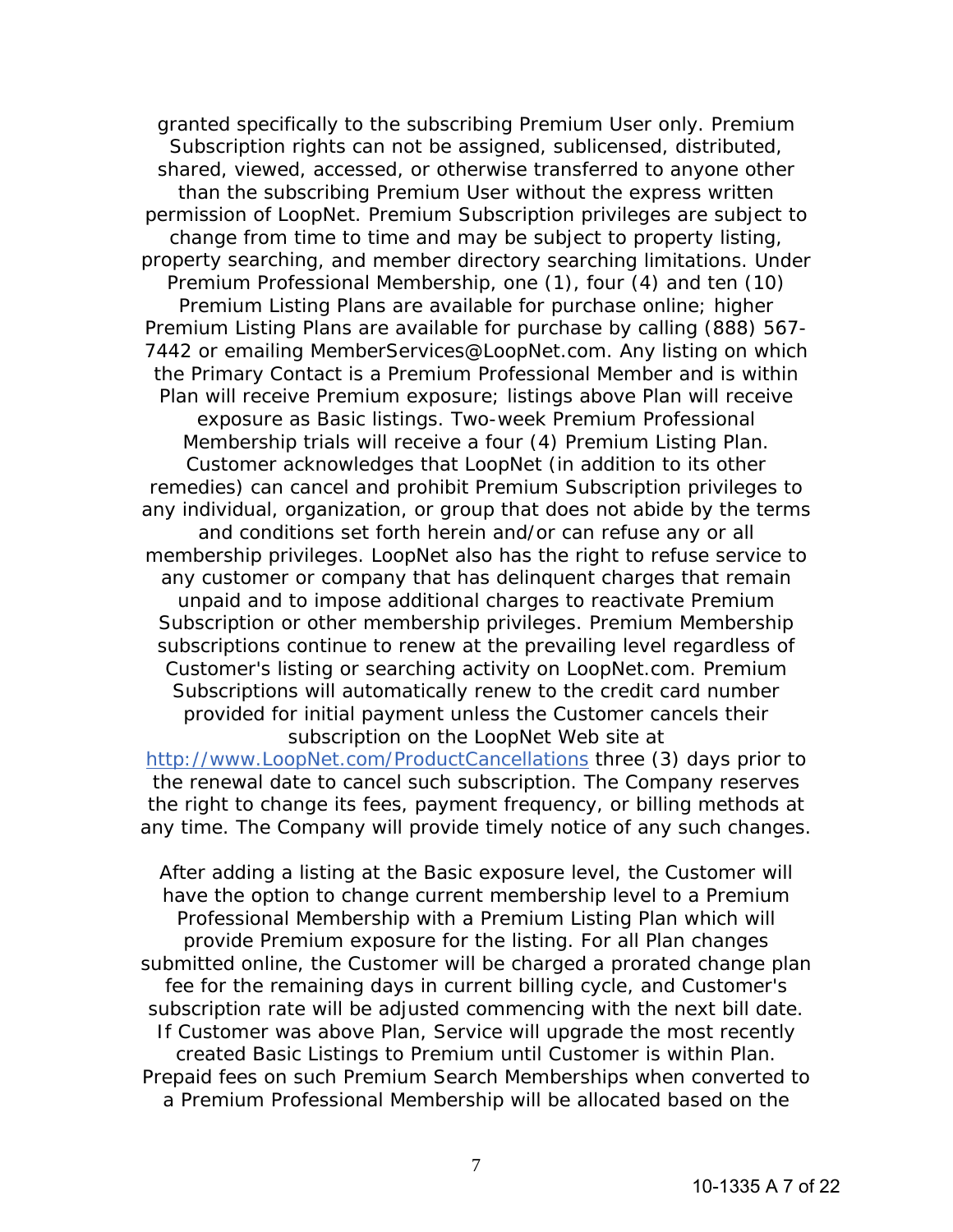number of months remaining on the contract period, beginning with the month following receipt of the Premium User's request to change

from Premium Search Membership to Premium Professional Membership, but may be subject to adjustment according to current monthly product pricing and subject to adjustment for any incentives or discounts provided for said prepayment. No partial month refunds will be provided. Premium Users may change current membership level to a lower Premium Listing Plan or to a Premium Search Membership by clicking to "Change Plan or Cancel Membership" under "My Account". Service will downgrade the earliest created Premium Listing to a Basic Listing until Customer is within Plan or there are no additional listings to downgrade. Prepaid fees will be refunded based on the number of months remaining on the contract period, beginning with the month following receipt of online request submission to change membership level, but may be subject to adjustment according to current monthly product pricing and subject to adjustment for any incentives or discounts provided for said prepayment. No partial month refunds will be provided.

Premium Users have the right to purchase certain other LoopNet products or services on the LoopNet website at a price of ten percent (10%) less than the then-prevailing list price for these products or services ("Premium Discount Price"). In order to be eligible for the Premium Discount Price, your Premium Subscription must be current and active, in good standing, and not have any outstanding delinquent charges. LoopNet products and services offered on the LoopNet website available for the Premium Discount Price include: RecentSales subscriptions; Professional Profile. The Premium Discount Price does not apply to any other LoopNet products or services. Customers who purchase two-week Premium Professional Membership trials and Single 24-Hour Premium Searching are not eligible for the Premium Discount Price on additional purchases. Premium Users who have existing subscriptions for RecentSales (in accordance with the provisions detailed in the RecentSales Subscriptions section immediately below) may contact MemberServices@LoopNet.com to receive the Premium Discount Price on their subscriptions, commencing with the next billing cycle; however, no refunds, adjustments, and/or credits will be given for past monies paid on such RecentSales subscriptions.

## **RecentSales Subscriptions**

RecentSales subscription privileges are granted by LoopNet to individuals exclusively and are granted specifically to the subscribing individual only. RecentSales subscription rights can not be assigned, sublicensed, distributed, shared, viewed, accessed, or otherwise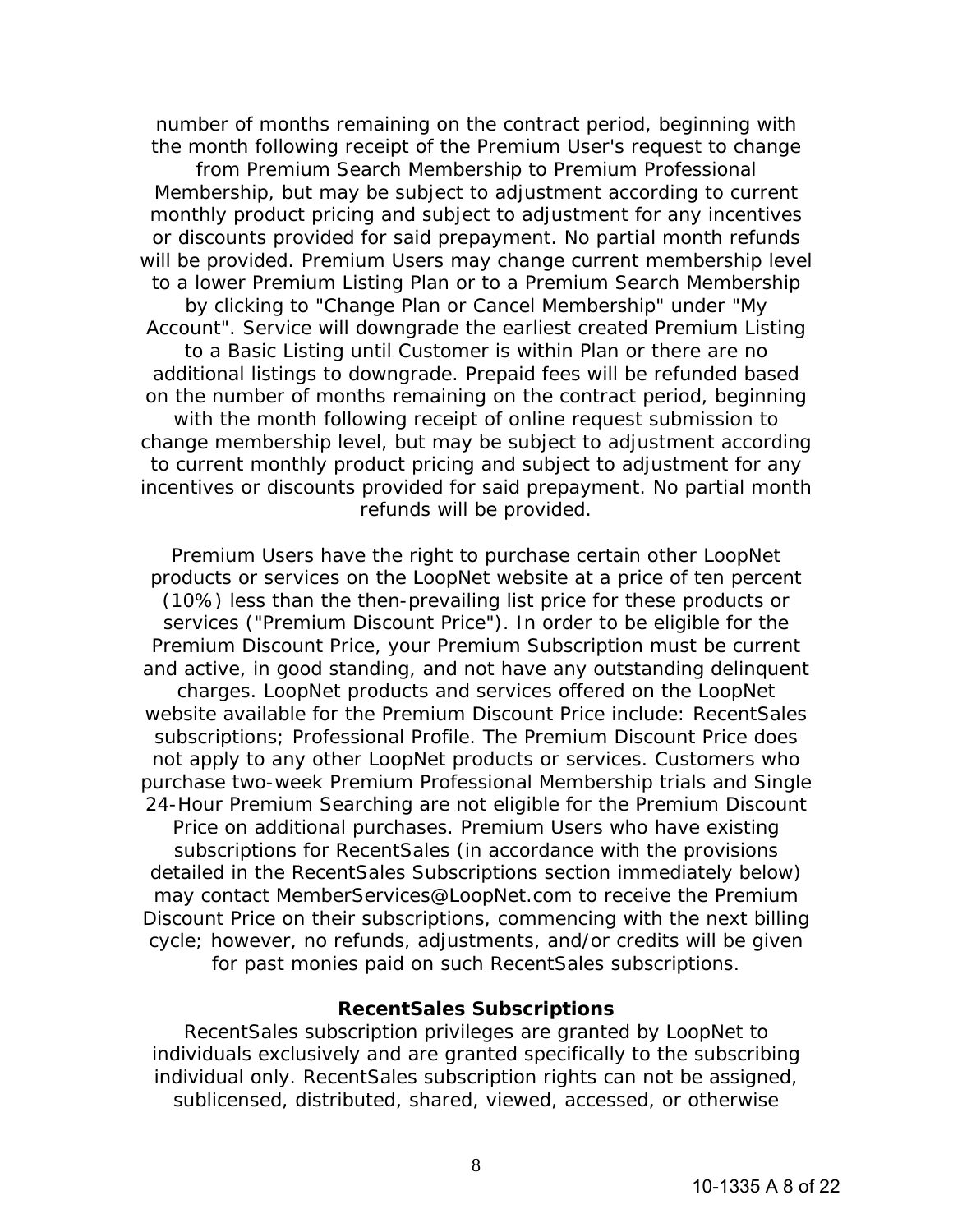transferred to anyone other than the subscribing individual without the express written permission of LoopNet. RecentSales subscription privileges are subject to change from time to time and are subject to record retrieval limitations of no more than 100 RecentSales detailed information records per month (the "Monthly Cap"). On the attempt to view the 101st RecentSales detailed information record in a given month, LoopNet will inform such subscriber with an online informational message indicating: (i) that such subscriber has reached the Monthly Cap; (ii) that LoopNet may, at its sole discretion, grant such subscriber an additional twenty-five (25) RecentSales detailed information records free of charge for that month; and (iii) should such subscriber exceed the 125 RecentSales detailed information record threshold for that month, such subscriber will be assessed the perrecord price as indicated in the online information message beginning with the retrieval of the 126th RecentSales detailed information record in that month. Customer acknowledges that LoopNet (in addition to its other remedies) can cancel and prohibit RecentSales subscription privileges to any individual, organization, or group that does not abide by the terms and conditions set forth herein and/or can refuse any or all RecentSales subscription privileges. LoopNet also has the right to refuse service to any customer or company that has delinquent charges that remain unpaid and to impose additional charges to reactivate RecentSales subscription privileges. RecentSales subscriptions will automatically renew at the prevailing monthly subscription cost and the credit card number provided for initial payment will be charged accordingly unless the Customer contacts LoopNet Client Services three (3) days prior to the renewal date to cancel such subscription. Customer may cancel their LoopNet product membership by visiting

http://www.LoopNet.com/ProductCancellations. Upon cancellation of a RecentSales subscription, Customer will not retain the right to view any previously retrieved RecentSales detailed information records stored in Customer's RecentSales account folder, and such records will not be reinserted in Customer's folder should such Customer cancel his/her RecentSales subscription and subsequently re-subscribe at a later date. The Company reserves the right to change its fees, payment frequency, or billing methods at any time. The Company will provide timely notice of any such changes.

### **Single Term Purchases**

Customer acknowledges that fees paid for each and every single term purchase item including two-week Premium Professional Membership trials, 24-Hour Premium Searching, Individual RecentSales detailed information records purchased without a RecentSales subscription,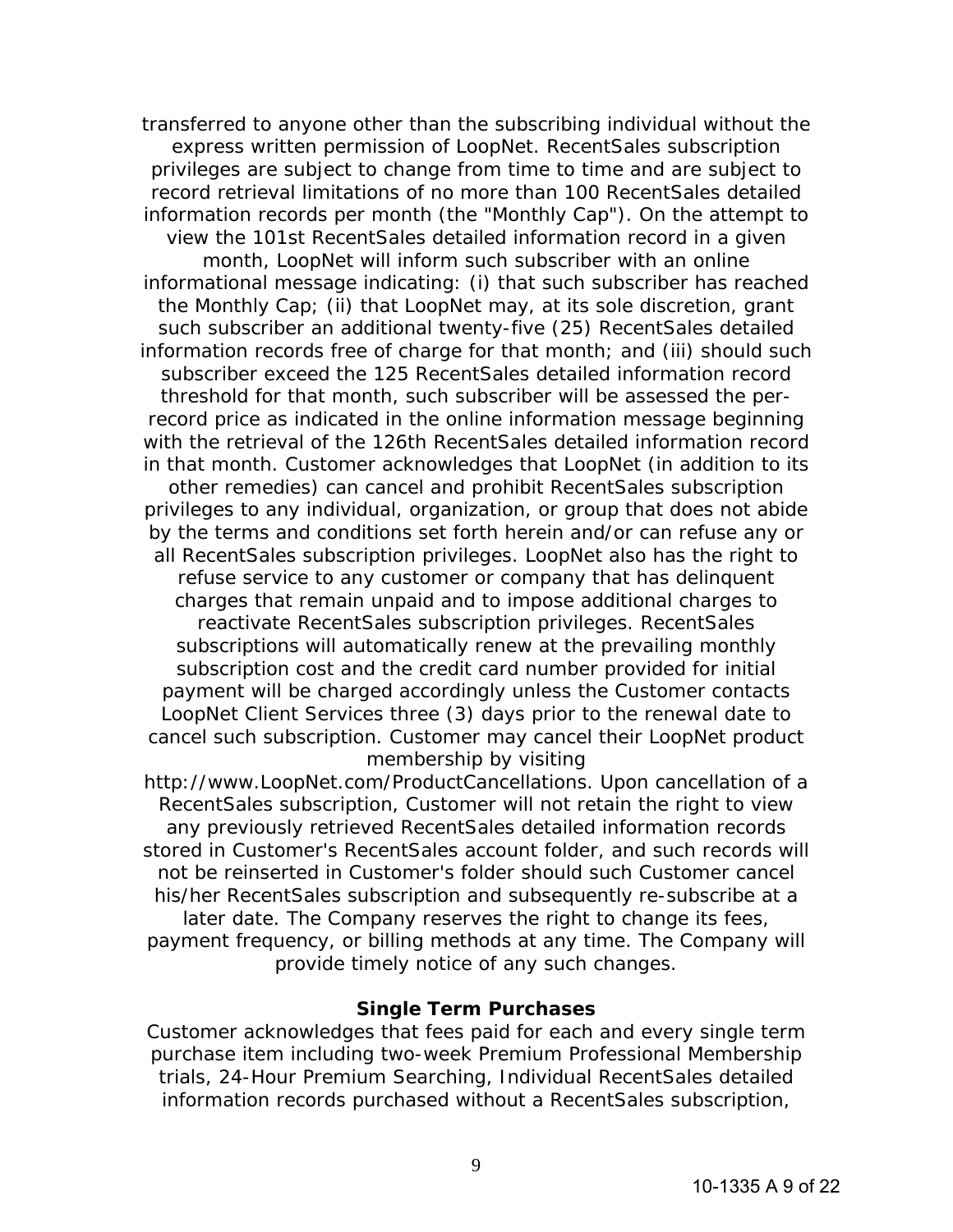Single Premium Listings, Showcase Property purchases, and Investment Market Reports are specific to that purchase item, are non-refundable, and may not be applied to another single term purchase item or subscription purchase. The Premium Professional benefits for individually purchased Single Premium Listings will expire 90 days from the date of purchase. After 90 days, the listing will remain on the LoopNet web site, but it will revert to a Basic Listing.

## **Unsolicited Commercial Email (Spam)**

LoopNet prohibits the use of our system or its tools to generate or send unsolicited commercial email (spam). Customers may not use the Email The Broker, Email a Friend service or other email services that LoopNet offers to send spam (i.e. unsolicited commercial email) or otherwise send content that would violate these Terms and Conditions. LoopNet has the right to revoke the privileges of any customer or company that breaches these terms.

#### **Termination**

LoopNet reserves the right to terminate a Customer's membership at any time without prior notice with or without cause. Cause for termination includes, but is not limited to, breaches or violations of the Terms and Conditions, requests by law enforcement, fraudulent or illegal activity by you, discontinuance or material modification of LoopNet services, nonpayment of fees owed by you in connection with LoopNet services, account inactivity or technical or security issues. Upon termination, LoopNet shall have no obligation to maintain or forward any content in your account.

### **Ownership and License Grant**

LoopNet retains all rights (including Intellectual Property Rights as defined below), title and interest in the LoopNet Web site, ProspectList (formerly PropertyPush) technology and brochures, Email Alert (formerly PropertyAlert, formerly LoopLeads) database, LoopLink technology, SiteBuilder (formerly CuttingEdge) technology, and all underlying technology and data including any enhancements and improvements thereto as a result of providing the Deliverables hereunder. Customer will not and will not allow others to: reverse engineer, decompile, disassemble, merge, copy, use, disclose, sell or transfer the underlying source code or structure or sequence of LoopNet's technology or delete or alter author attributes or copyright notices. Customer shall use the LoopNet system solely for their own use and shall not allow others to use the LoopNet system under or through that Customer's login ID/email and password.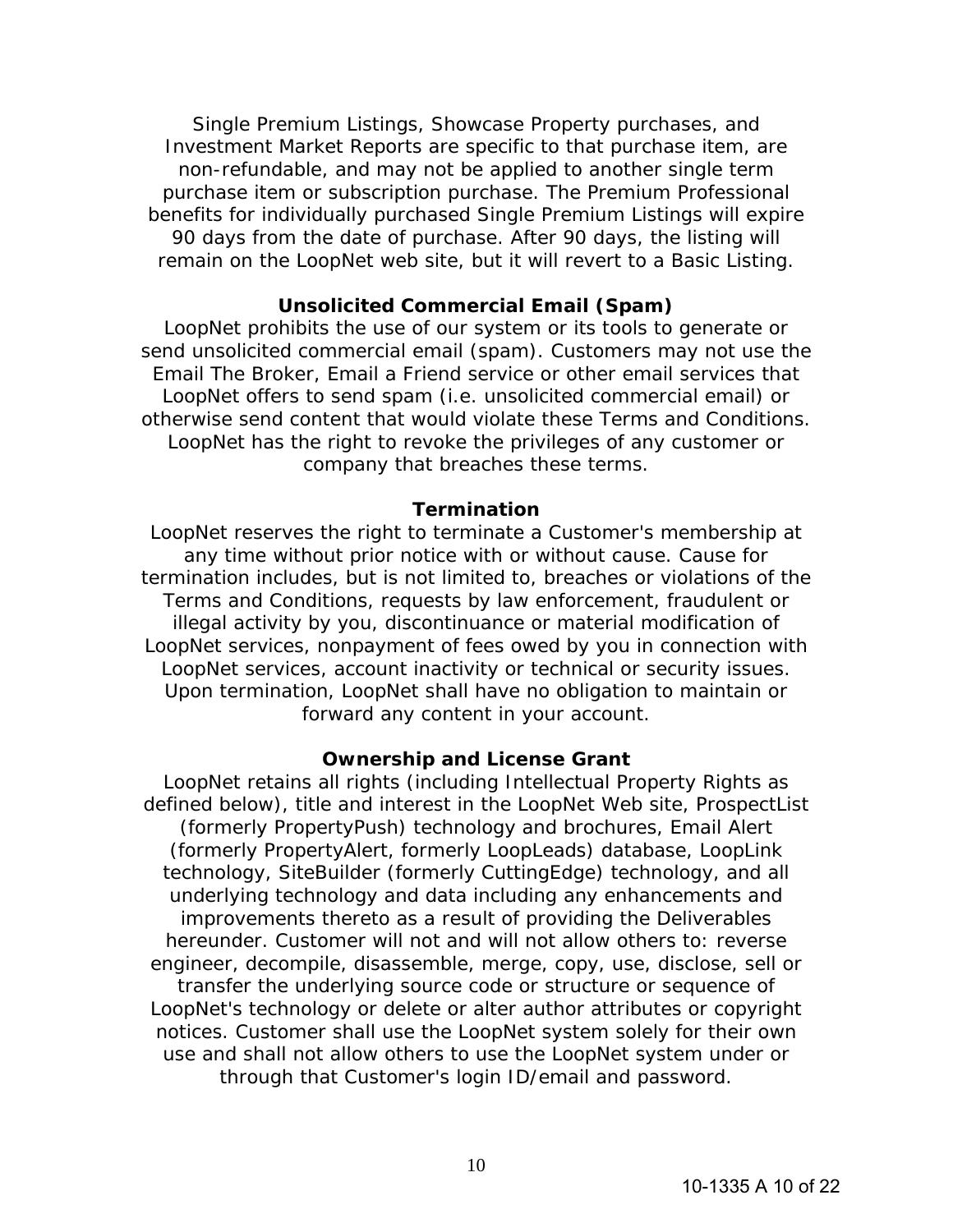Intellectual Property Rights means all intellectual property rights (throughout the universe, in all media, now existing or created in the future, for all versions and elements, in all languages, and for the entire duration of such rights) arising under statutory or common law, contract, or otherwise, and whether or not perfected, including without limitation, (a) all rights associated with works of authorship including without limitation copyrights, moral rights, copyright applications, copyright registrations, synchronization rights; (b) rights associated with trademarks, service marks, trade names, logos, trade dress, and the applications for registration and registrations of trademarks and service marks; (c) rights relating to the protection of trade secrets and confidential information; (d) rights analogous to those set forth in this definition and any and all other proprietary rights relating to intangible property; and (e) divisions, continuations, renewals, reissues, and extensions of the foregoing (as and to the extent applicable) now existing, later filed, issued, or acquired.

#### **Limitation of Liability and Indemnification**

IN NO EVENT SHALL LOOPNET BE LIABLE FOR ANY INDIRECT, EXEMPLARY, PUNITIVE, SPECIAL, INCIDENTAL OR CONSEQUENTIAL DAMAGES (INCLUDING WITHOUT LIMITATION, DAMAGES FOR LOSS OF BUSINESS PROFITS, LOSS OF BUSINESS, INTERRUPTION OF BUSINESS, LOSS OF GOODWILL OR BUSINESS REPUTATION, OTHER INTANGIBLE LOSS, INACCURACIES, ERRORS OR OMISSIONS IN THE INFORMATION, PRODUCTS OR SERVICES PROVIDED, RELIANCE BY THE CUSTOMER ON THE COMPLETENESS OR ACCURACY OF INFORMATION, PRODUCTS OR SERVICES, LOSS OF USE OF DATA, LOSS OF DATA, COMPUTER VIRUSES, COMPUTER CORRUPTION, DELETION OR CORRUPTION OF CONTENT OR DATA MAINTAINED OR TRANSMITTED THROUGH THE USE OF LOOPNET'S SERVICES, OR CUSTOMER'S FAILURE TO KEEP CUSTOMER'S LOGIN AND/OR PASSWORD SECURE AND CONFIDENT) ARISING OUT OF THIS AGREEMENT. Customer's exclusive remedy, and LoopNet's entire liability under this Agreement shall be a refund to Customer of the fees paid to LoopNet hereunder, and in no event will LoopNet's liability for any reason exceed such fee. LoopNet (and its officers, directors, employees and agents) shall not be liable for any damages whatsoever arising from Customer's use of the Deliverables, and Customer shall indemnify LoopNet (and LoopNet's officers, directors, employees and agents), and hold each of them harmless from and against any and all costs, damages or losses by any of them (including, without limitation, reasonable attorneys' fees) as a result of a claim by any person other than Customer arising from Customer's use or application of the Services or the Deliverables. Some jurisdictions do not allow the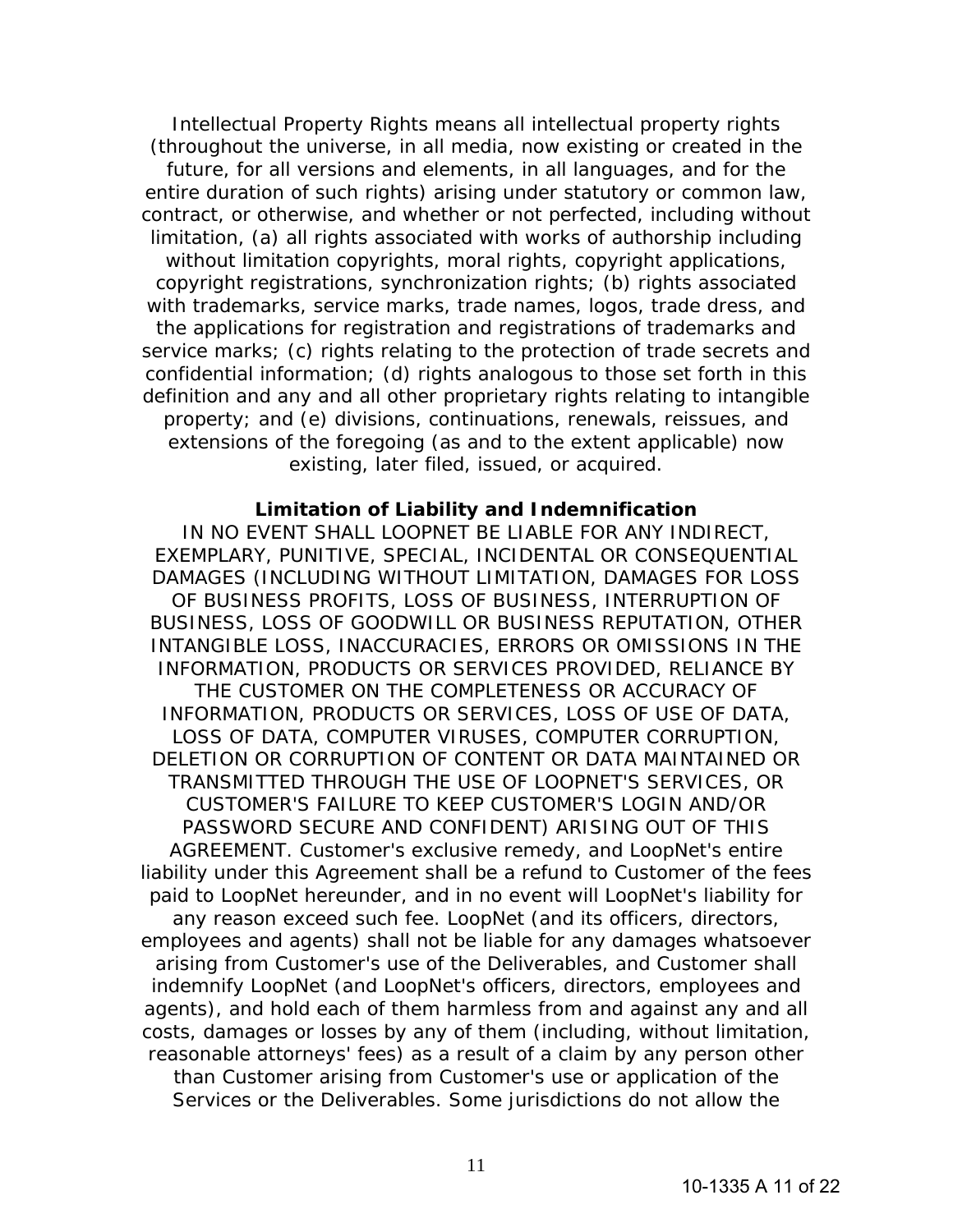exclusion of liability for certain damages. As a result, some of the exclusions above may not apply to you.

## **Warranty Disclaimers**

THE LISTINGS, SERVICE, RECENTSALES INFORMATION, AND LOOPNET MARKET REPORTS ARE PROVIDED "AS IS" WITHOUT WARRANTY OF ANY KIND. LOOPNET MAKES NO PROMISES, REPRESENTATION OR WARRANTIES, EITHER EXPRESS, IMPLIED, STATUTORY, OR OTHERWISE, WITH RESPECT TO THE LISTINGS, SERVICE, RECENTSALES INFORMATION, OR LOOPNET MARKET REPORTS, INCLUDING THEIR ACCURACY, OPERATION, CONFORMITY TO ANY REPRESENTATION OR DESCRIPTION, OR THE EXISTENCE OF ANY LATENT OR PATENT DEFECTS, AND LOOPNET SPECIFICALLY DISCLAIMS ALL IMPLIED WARRANTIES OF MERCHANTABILITY, TITLE, QUIET ENJOYMENT, WORKMANLIKE EFFORT, NONINFRINGEMENT AND FITNESS FOR A PARTICULAR PURPOSE, WARRANTIES RELATING TO ENCUMBERANCES OR LIENS, AND, UNDER THE LAW OF THE UNITED STATES, THE IMPLIED CONDITIONS OF SATISFACTORY QUALITY AND ACCEPTANCE AS WELL AS ANY LOCAL JURISDICTIONAL ANALOGUES TO THE ABOVE AND OTHER IMPLIED OR STATUTORY WARRANTIES. LOOPNET MAKES NO PROMISES, REPRESENTATIONS OR WARRANTIES THAT ACCESS TO LOOPNET'S SERVICES WILL BE UNINTERRUPTED OR SECURE. ANY MATERIAL DOWNLOADED FROM LOOPNET'S WEB SITE, INCLUDING LISTINGS, SERVICE, RECENTSALES INFORMATION AND LOOPNET MARKET REPORTS IS ACCESSED AT CUSTOMER'S OWN DISCRETION AND RISK, AND CUSTOMER WAIVES ALL CLAIMS AND CAUSES OF ACTION RELATING TO ANY DAMAGE TO CUSTOMER'S COMPUTER SYSTEM, INTERNET ACCESS, DOWNLOAD OR DISPLAY DEVICE OR LOSS OR CORRUPTION OF DATA THAT RESULTS FROM SUCH DOWNLOADS. NO ADVICE OR INFORMATION, WHETHER ORAL OR WRITTEN, OBTAINED FROM LOOPNET OR ITS SERVICES SHALL CREATE ANY WARRANTY NOT EXPRESSLY STATED IN THE TERMS AND CONDITIONS. SOME JURISDICTIONS DO NOT ALLOW THE EXCLUSION OF CERTAIN WARRANTIES. AS A RESULT, SOME OF THE EXCLUSIONS ABOVE MAY NOT APPLY TO YOU.

# **Maps and Directions Disclaimer**

The maps and directions information provided by LoopNet have been obtained from sources believed reliable, including Microsoft Virtual Earth. Microsoft Virtual Earth is supplied by Microsoft Corporation, and its use is subject to Microsoft's applicable Terms of Use. While LoopNet does not doubt the accuracy of the maps and/or directions, we have not verified the information and make no guarantees, warranties or representations about the maps and/or directions. It is your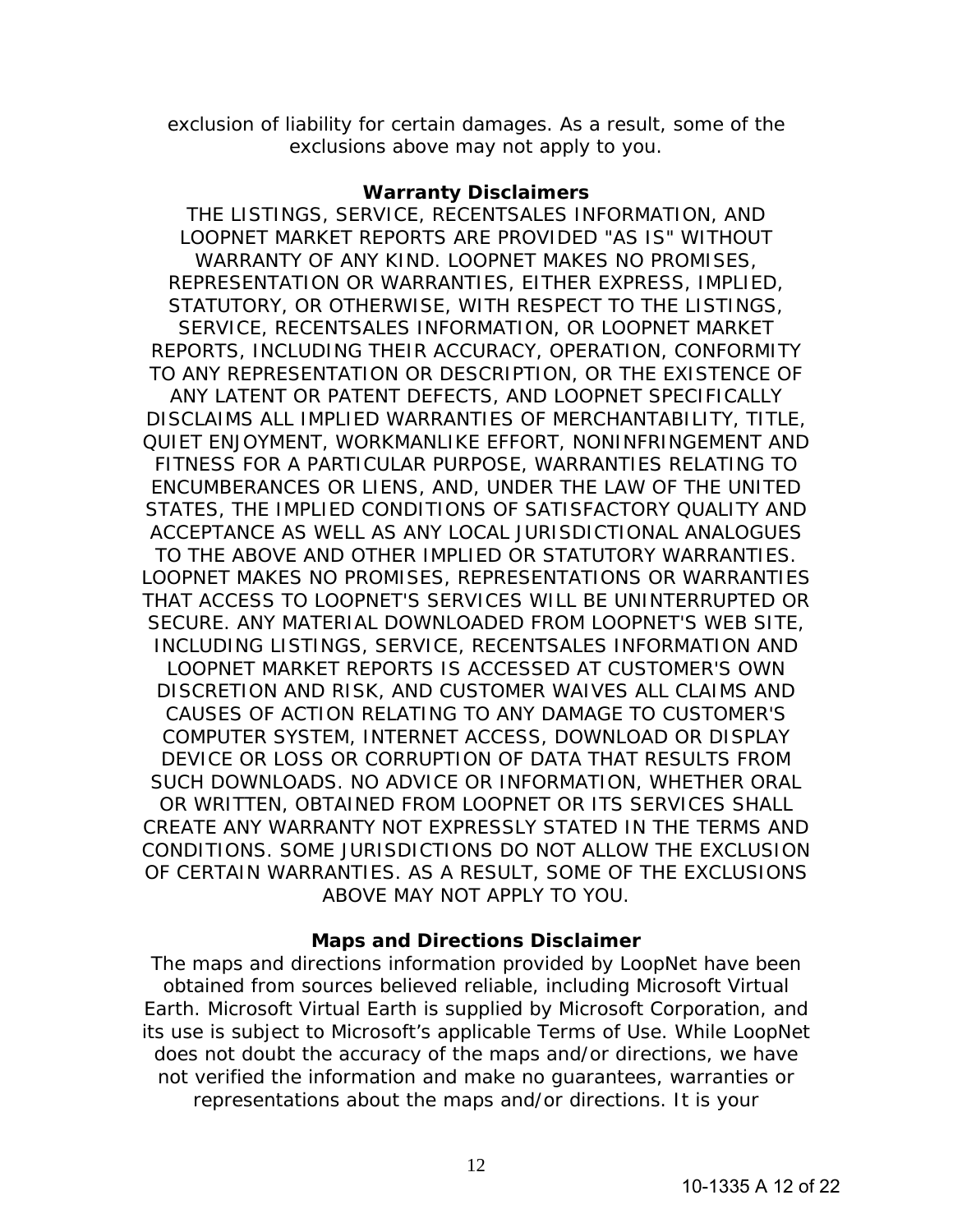responsibility to independently confirm the accuracy and completeness of any map and/or set of directions. Customer assumes all risk of use. Neither LoopNet nor its partners or suppliers assume any responsibility for loss, damage or delay caused by Customer's use of and/or reliance on Customer's use of LoopNet's information, products or services.

# **Links to Third Party Sites**

This web site may contain hyperlinks to other web sites operated by parties other than LoopNet, Inc. and its subsidiaries which are beyond LoopNet's control. Parties other than LoopNet may provide services or sell product lines on this site that take you outside of our service. This includes links from advertisers, sponsors, and content partners that may use LoopNet's logo(s) as part of a co-branding relationship. For example, if you click on a banner advertisement the click may take you off the LoopNet site. LoopNet does not control, is not responsible for examining or evaluating, and does not warrant the offerings of, any of these businesses or individuals or the content of their web sites. LoopNet does not assume any liability for the actions, product, and content of all of these and any other third parties. LoopNet makes no representations and cannot be held responsible for the accuracy, relevancy, copyright compliance, legality, or decency of material on such third party web sites. When you click on a link that leaves the LoopNet site, the site you will land on is not controlled by LoopNet and different terms of use and privacy statements may apply. LoopNet also does not assume, and expressly disclaims, all liability for any viruses, worms, Trojan horses, defects, or other malfunctions caused by, resulting from, existing within, or in connection with such third party sites and any links thereto.

# **Other Rights of LoopNet, Inc.**

Customer agrees that LoopNet shall have the right to use Listings and other information submitted to it for any purpose, including without limitation for publication of all or part of such Listing on the Internet for unrestricted use by LoopNet customers and partners. LoopNet shall have sole authority to choose the manner in which any Listing will be received, displayed and used by the Service, and reserves the right to remove all or any part of a Listing or refuse Services to anyone at any

time in its sole discretion. LoopNet shall have no obligation to (i) resolve disputes among users of the Service; or (ii) monitor or verify the accuracy or proper use of the Listings. LoopNet reserves the right to modify or change any and all terms and conditions at any time. The most current copy of these terms and conditions will be posted and available for review on LoopNet's corporate web site, located at http://www.loopnet.com.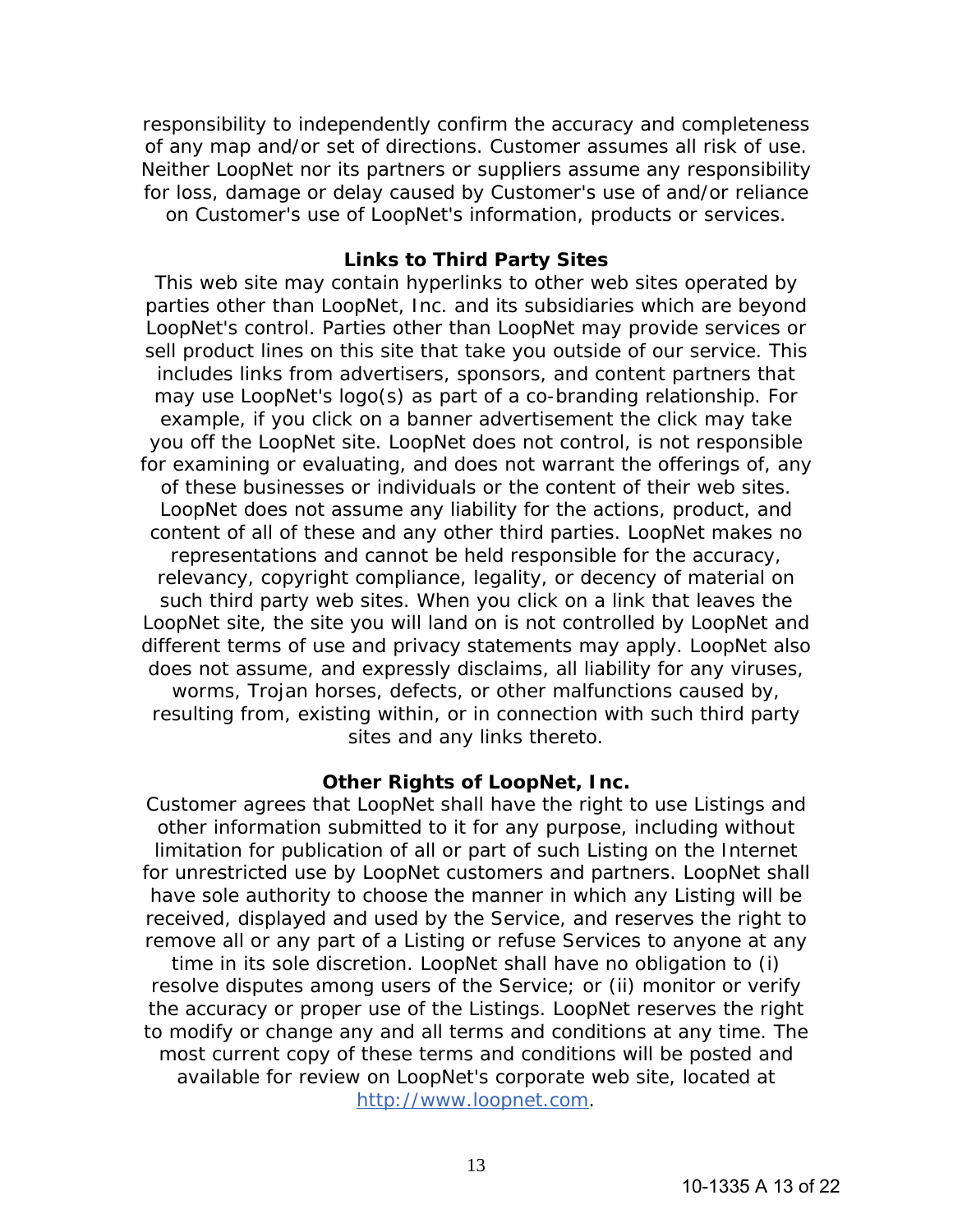# **Copyright Complaints**

If you believe that your work has been copied onto LoopNet in a way that constitutes copyright infringement, please provide LoopNet's copyright agent the written information specified below. Please note that this procedure is exclusively for notifying LoopNet that your copyrighted material has been infringed.

- An electronic or physical signature of the person authorized to act on behalf of the owner of the copyright interest;
- A description of the copyrighted work that you claim has been infringed upon;
- A description of where the material that you claim is infringing is located on LoopNet, with identifying information for the listing, if applicable;
	- Your address, telephone number, and e-mail address;
	- A statement by you that you have a good-faith belief that the disputed use is not authorized by the copyright owner, its agent, or the law;
	- A statement by you, made under penalty of perjury, that the above information in your notice is accurate and that you are the copyright owner or authorized to act on the copyright owner's behalf.

Address for LoopNet's copyright agent: 181 W. Huntington Drive, Suite 208 Monrovia, CA 91016 Attn: Maribeth Mann Phone: (800) 725-3872 ext. 5017 Email: mmann@loopnet.com

We may forward any notice(s) of alleged infringement pursuant to this Section to the person(s) who provided the allegedly infringing content.

# **Governing Law**

This Agreement, and the Deliverables provided by LoopNet, shall be governed by the laws of the State of California, without reference to conflict of laws principles. The parties hereby consent to the exclusive jurisdiction and venue of the State and Federal courts of Los Angeles County, California for the adjudication of any disputes or claims arising out of and/or related to this Agreement. If any provision of this Agreement is found to be invalid or unenforceable by a court of competent jurisdiction, such provision shall be severed from the remainder of this Agreement, which shall remain in full force and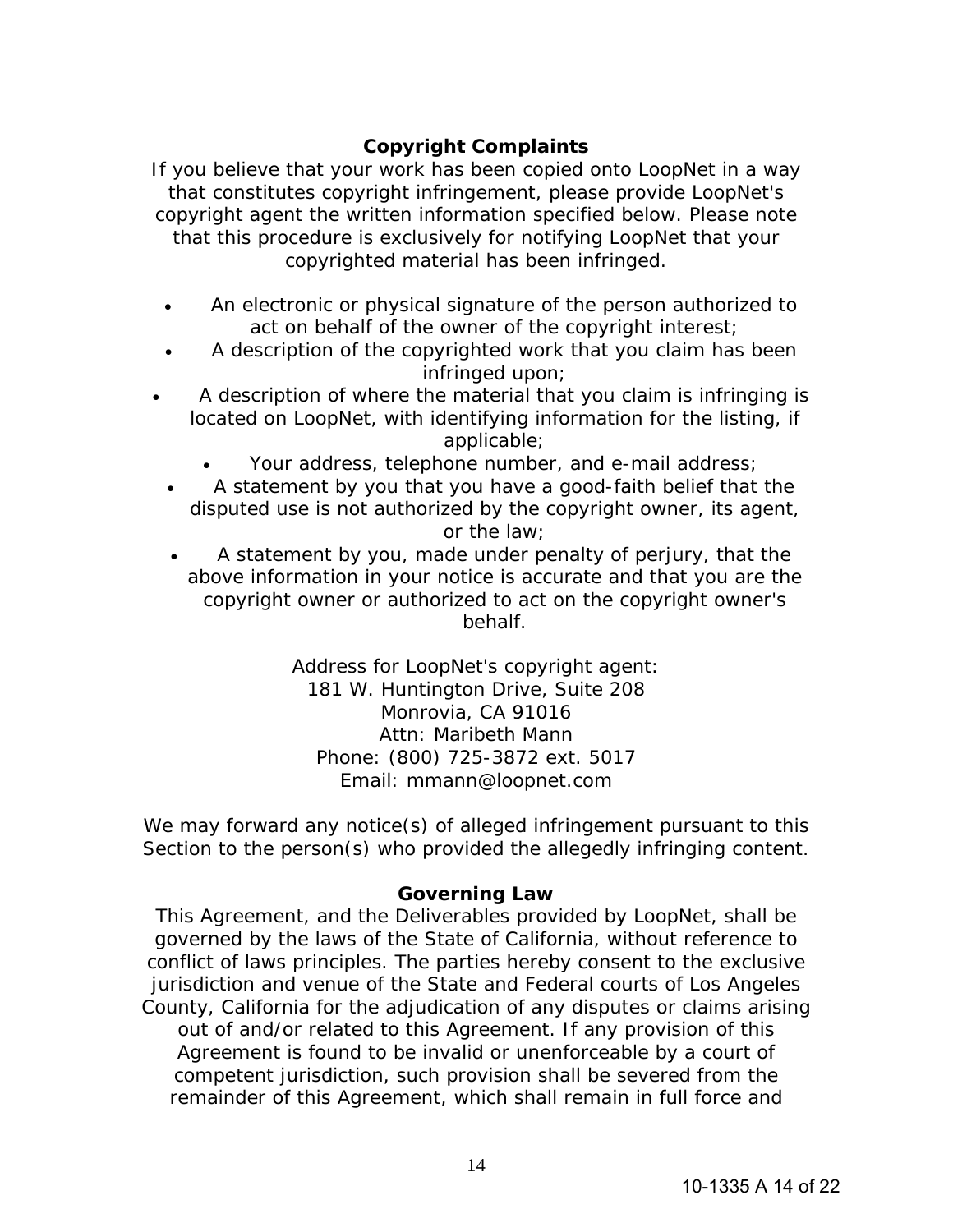# effect.

# **Assignment**

This Agreement shall be binding upon and shall inure to the benefit of the parties and their respective successors and permitted assigns. The rights under this Agreement or any license granted hereunder may not be assigned, sublicensed or otherwise transferred by Customer without the prior written consent of LoopNet, which retains the right to withhold consent in its sole discretion.

# **Waiver and Severability**

The failure of LoopNet to exercise or enforce a legal right or remedy contained in the Terms and Conditions does not constitute a waiver of any such right or remedy. No waiver of any right, term or provision of the Terms and Conditions is deemed a waiver of any other right, term or provision. If a court of competent jurisdiction finds any provision of the Terms and Conditions to be invalid, Customer agrees that the remaining terms and provisions remain in full force and effect.

# **Notices**

All notices to Company must be in writing and must be sent registered mail, certified mail, or overnight mail with a return receipt requested to Chief Financial Officer at LoopNet.

# **Entire Agreement**

The terms and conditions of this Agreement constitute the entire agreement between the parties and supersede all previous agreements and understanding, whether oral or written, between the parties hereto with respect to the subject matter of this Agreement.

# **LOOPNET MARKET REPORTS PROVISIONS**

The following provisions of LoopNet's Terms and Conditions are specifically and only applicable to LoopNet Market Reports:

# **Delivery of LoopNet Market Reports**

LoopNet Market Reports shall be delivered in electronic form (PDF file) via e-mail. All purchase orders received by LoopNet prior to 11:00 am Pacific Standard Time will be fulfilled that day; all purchase orders received by LoopNet after 11:00 am will be fulfilled on the next business day. A business day is defined as any day when the New York Stock Exchange is open for trading. Purchase orders placed on Saturdays or Sundays will be fulfilled on the following Monday; Purchase orders placed on United States Federal Holidays will be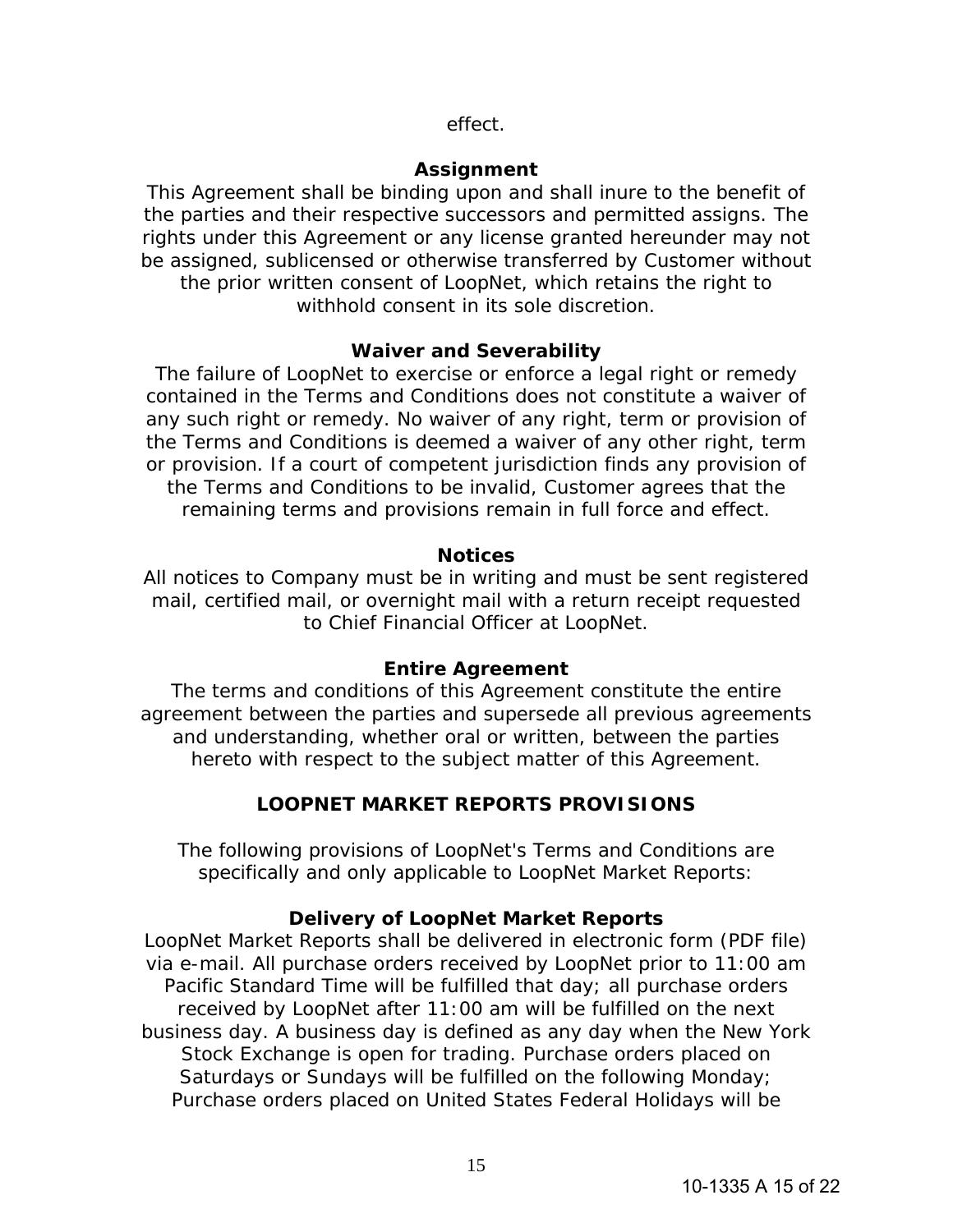fulfilled on the next business day.

## **Use Restrictions of LoopNet Market Reports**

Customer may use and copy the LoopNet Market Reports only as expressly provided by this Agreement. All rights in the LoopNet Market Reports not explicitly granted under this Agreement are expressly reserved by and to LoopNet and Real Capital Analytics, Inc. ("RCA"). Customer may use the LoopNet Market Reports only in the ordinary course of its business operations for its own business purposes. Customer may copy the LoopNet Market Reports for its own personal use only and for project specific presentations or reports with a limited and controlled distribution, provided that the source of the LoopNet Market Reports is attributed to LoopNet and RCA, and provided that the attribution is in a form approved in writing by LoopNet prior to distribution. Except as expressly provided by this Agreement, Customer shall not, nor shall it permit any other person to, (a) make or retain any copy of the LoopNet Market Reports; (b) use the LoopNet Market Reports as part of any effort to compete with LoopNet or RCA, including without limitation, using the LoopNet Market Reports to provide, alone or in combination with any other product or service, any database services to any third party or any use that causes a reduction or loss of LoopNet or RCA sales from an existing or potential customer; (c) sell, market, license, sublicense, distribute, or otherwise grant to any person any right to use the LoopNet Market Reports; (d) add, display or create derivative works from the LoopNet Market Reports; or (e) remove, erase, or tamper with any copyright or other proprietary notice printed or stamped on, affixed to, or encoded or recorded in the LoopNet Market Reports, or fail to preserve all copyright and other proprietary notices in any copy of the LoopNet Market Reports made by Customer. All rights in the LoopNet Market Reports not explicitly granted under this Agreement are expressly reserved by and to LoopNet and RCA.

LoopNet may deny access to all or part of the LoopNet Market Reports without prior notice if Customer violates any of the terms of this Agreement. LoopNet reserves the right to audit and monitor, whether physically or electronically, the number and frequency of requests for LoopNet Market Reports a Customer submits.

# **Proprietary Rights in, of, and to LoopNet Market Reports**

LoopNet Market Reports and all components of the LoopNet Market Reports, including without limitation, property, images, illustrations, designs, icons, graphs, charts, lists, photographs, and written and other materials contained in the LoopNet Market Reports ("LoopNet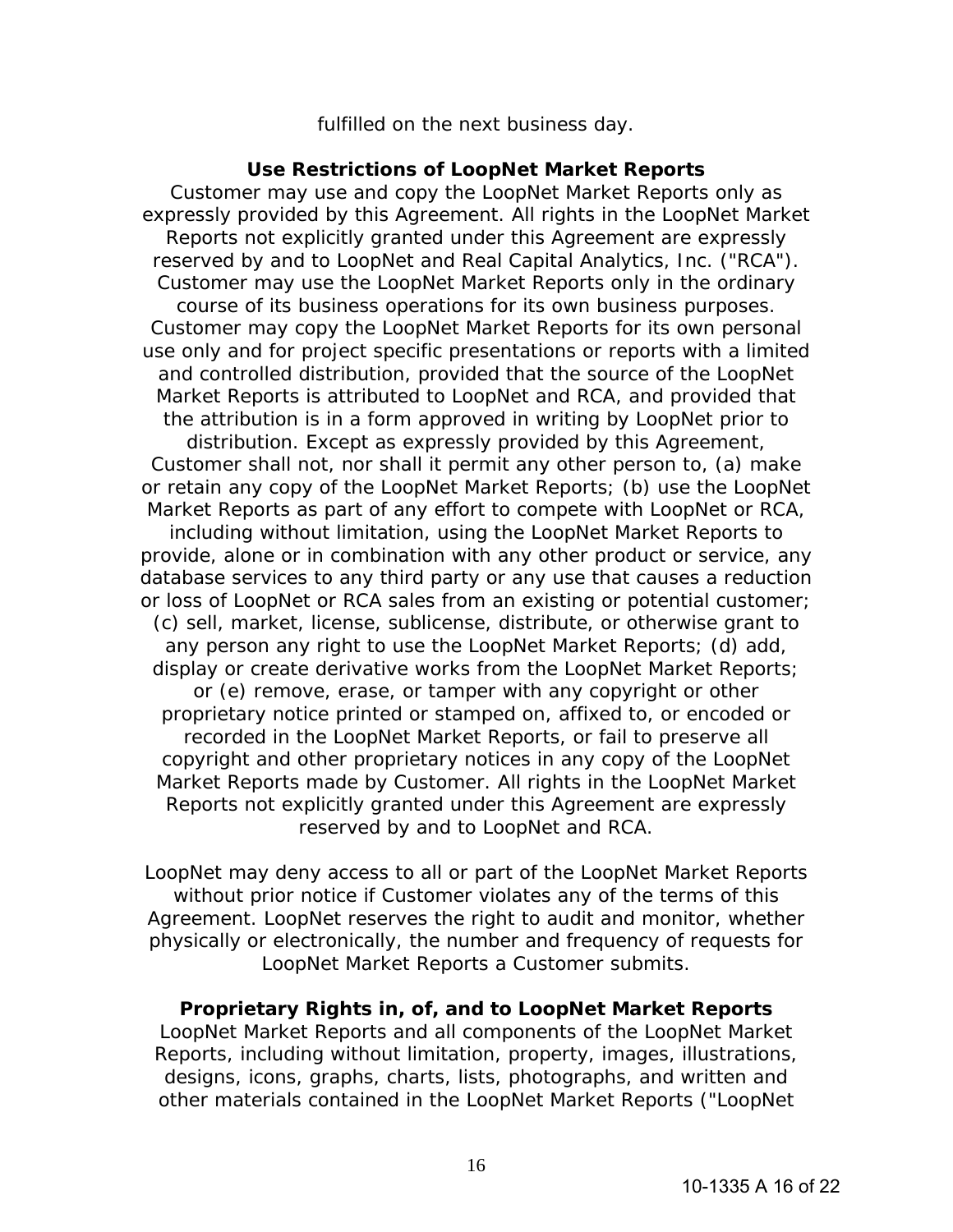Market Reports Proprietary Items") are provided on strictly limited use basis. All rights, including without limitation, Intellectual Property Rights, title, and interest in the LoopNet Market Reports lie exclusively with LoopNet or RCA. No title, Intellectual Property Rights or other ownership rights to the LoopNet Market Reports are transferred to Customer pursuant to this Agreement. Customer acknowledges that the restrictions in this Agreement are reasonable and necessary to protect LoopNet's and RCA's legitimate business interests.

# **LoopNet Market Reports Warranty Disclaimer**

LoopNet Market Reports have been compiled from sources believed to be reliable. Any reliance upon the LoopNet Market Reports is at Customer's risk, and LoopNet shall not be responsible to Customer or any third party for any liability arising from or related to the use of LoopNet Market Reports in any way. ALL SERVICES AND LOOPNET MARKET REPORTS ARE PROVIDED AS IS AND WITH ALL FAULTS, AND NEITHER LOOPNET NOR RCA MAKES ANY REPRESENTATIONS OR WARRANTIES, AND LOOPNET AND RCA DISCLAIM ALL REPRESENTATIONS AND WARRANTIES, ORAL OR WRITTEN, EXPRESS OR IMPLIED, INCLUDING WITHOUT LIMITATION, IMPLIED WARRANTIES OF TITLE, MERCHANTABILITY, QUALITY, FITNESS FOR A PARTICULAR PURPOSE, NON-INTERFERENCE, NON-INFRINGEMENT, ACCURACY OF INFORMATIONAL CONTENT, OR ANY WARRANTY ARISING FROM COURSE OF DEALING, COURSE OF PERFORMANCE, OR USAGE IN TRADE REGARDING THE SERVICES OR DELIVERABLES OR ANY OTHER MATTER PERTAINING TO THIS AGREEMENT.

# **LoopNet Market Reports Indemnification, Limitation on Liability, and Third Party Beneficiaries**

### *Selection and Use Indemnification*

Customer assumes the sole responsibility for the selection of the LoopNet Market Reports to achieve Customer's intended results, the use of the LoopNet Market Reports, and the results attained from such selection and use. Customer shall defend LoopNet, RCA, and affiliates, and the directors, officers, employees, independent contractors, and agents of LoopNet, RCA and their affiliates ("Indemnitees"), at Customer's sole cost and expense, against any and all demands, claims, actions, suits, or other proceedings ("Claims") against Indemnitees arising from or related to Customer's selection or use of LoopNet Market Reports whether or not such use is in accordance with this Agreement and shall indemnify and hold Indemnitees harmless from any and all judgments, losses, liabilities, damages, costs, and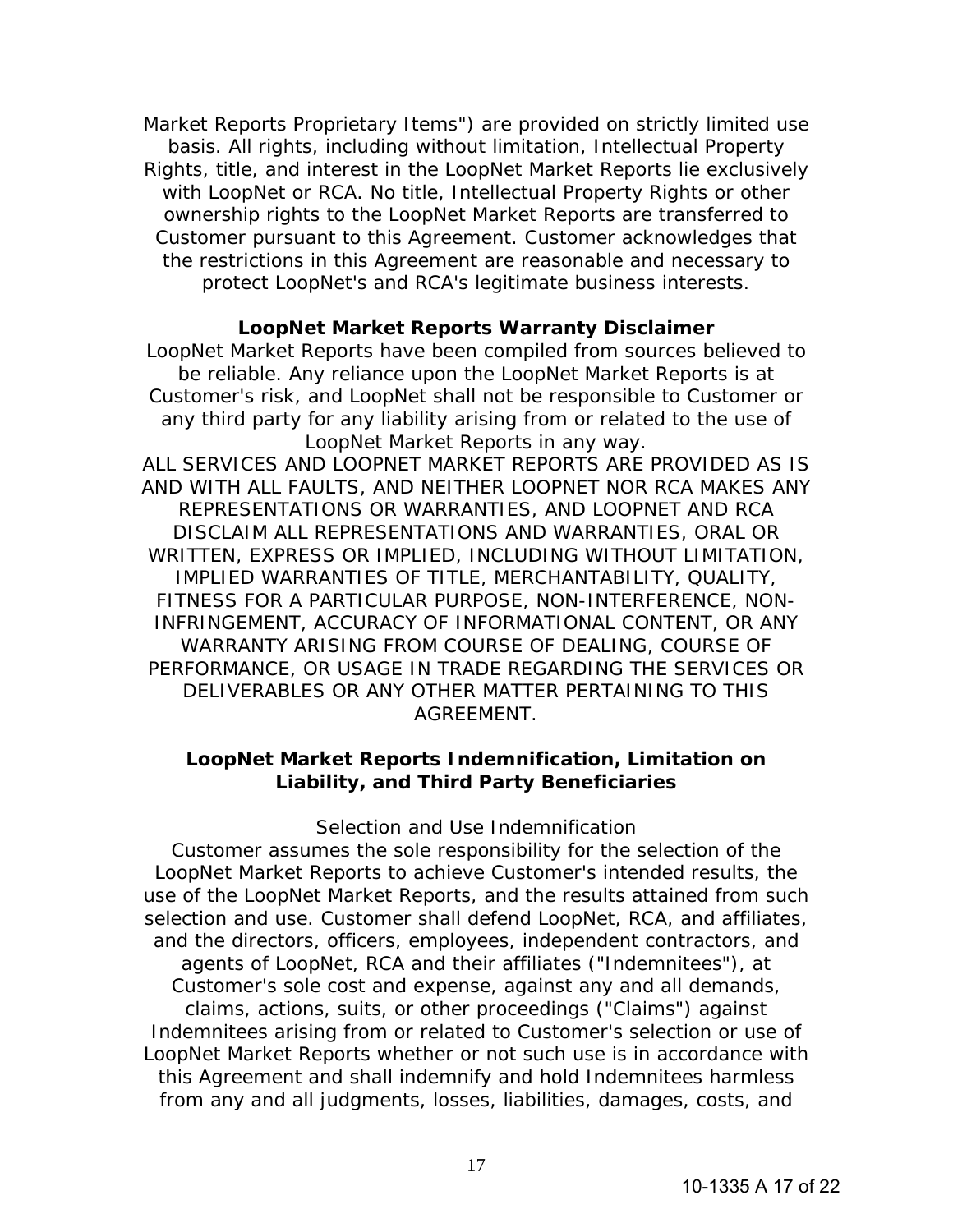expenses (including without limitation, reasonable attorney's fees and attorney's disbursements) arising out of or incurred in connection with such Claims. Customer's liability under this Selection and Use Indemnification shall be reduced to the extent that Customer is actually prejudiced by LoopNet or RCA's failure to give notice of a Claim to Customer promptly after LoopNet learns of such Claim. Customer shall have the right to control the defense and settlement of any Claims for which Customer is obligated to defend, but LoopNet and RCA shall each have the right to participate in such Claims at their own cost and expense.

### *Limitation of Liability*

LoopNet's total liability for the sale of LoopNet Market Reports under this Agreement shall under no circumstances exceed the amount paid by Customer, if any, for accessing the LoopNet Market Reports in the calendar year in which the related claim accrued. Under no circumstances shall LoopNet be liable to Customer or any other person for lost revenues, lost profits, loss of business, or any indirect, incidental, special, punitive, or consequential damages of any nature, regardless of legal theory and whether or not foreseeable, even if the exclusive remedies provided by this Agreement fail of their essential purpose and even if LoopNet or Customer has been advised of the possibility or probability of such damages. The remedies specifically provided by this Agreement and the provisions of this Limitation of Liability for LoopNet Market Reports set forth Customer's exclusive remedies and allocate between LoopNet and Customer the risks under this Agreement, some of which may be unknown or undeterminable. Such limitations were a material inducement for LoopNet to enter into this Agreement, and LoopNet and Customer have relied upon such limitations in determining whether to enter into this Agreement. In addition, RCA shall have no liability under this Agreement or otherwise related to LoopNet Products or Services, including, without limitation, LoopNet Market Reports and LoopNet's website.

### *Third Party Beneficiaries*

RCA is an intended third party beneficiary under the immediately preceding Indemnification and Limitation on Liability Sections of this Agreement and is entitled to all rights and benefits under and may enforce and obtain all remedies under law or in equity for breaches of these Sections. Except for RCA, Customer and LoopNet agree that this Agreement is not intended to confer and does not confer any rights or remedies upon any person other than the parties to this Agreement. Listings that are not modified or renewed within a 75-day period are automatically changed to "Off Market" and are no longer viewable on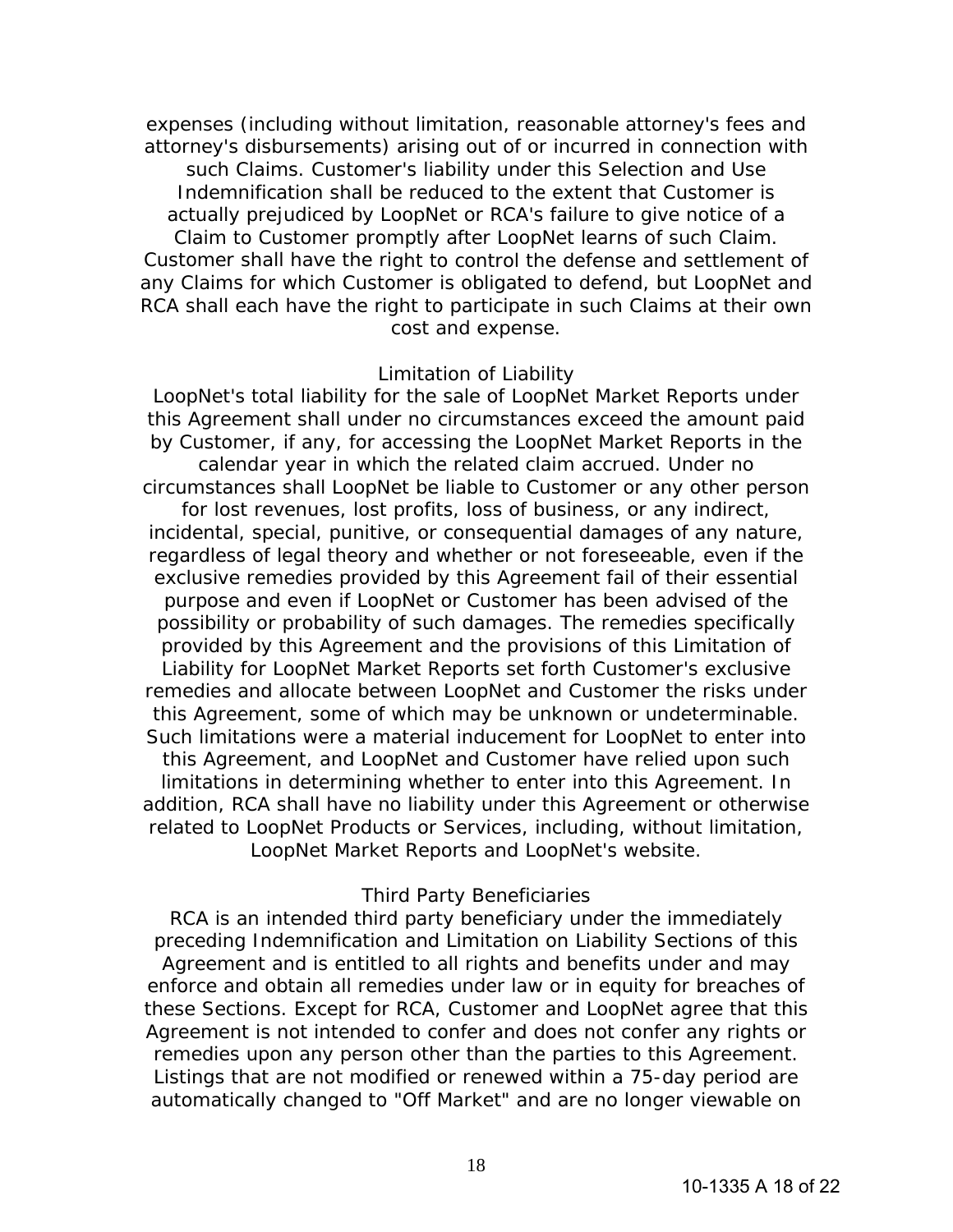LoopNet.com."

### **LOOPNET TENANT DATA PROVISIONS**

The following provisions of LoopNet's Terms and Conditions are specifically and only applicable to LoopNet tenant data:

### **Use Restrictions of LoopNet Tenant data**

Customer may use and copy the LoopNet tenant data only as expressly provided by this Agreement. All rights in LoopNet tenant data not explicitly granted under this Agreement are expressly reserved by and to LoopNet and Dun & Bradstreet. Customer may use LoopNet tenant data only in the ordinary course of its business operations for its own business purposes. Customer acknowledges that all information (the "Information") furnished to you by LoopNet tenant data and Dun & Bradstreet, Inc. is licensed for the exclusive use of End-Users. Regardless of the form or format in which the Information is furnished, none of the Information may be made available in whole or in part to any third party. You agree that the Information will not be reproduced, revealed or made available to anyone else, it being understood that the Information is licensed for your internal use only, except that you may make one copy solely for backup purposes. You agree that you will use the Information solely as one factor in your marketing or other business decisions and you agree not to use the Information to engage in unfair or deceptive practices. Customer may copy the LoopNet tenant data for its own personal use only and for project specific presentations or reports with a limited and controlled distribution, provided that the source of the LoopNet tenant data is attributed to LoopNet and Dun & Bradstreet, and provided that the attribution is in a form approved in writing by LoopNet prior to distribution. Except as expressly provided by this Agreement, Customer shall not, nor shall it permit any other person to, (a) use the LoopNet tenant data as part of any effort to compete with LoopNet or Dun & Bradstreet, including without limitation, using the LoopNet tenant data to provide, alone or in combination with any other product or service, any database services to any third party or any use that causes a reduction or loss of LoopNet or Dun & Bradstreet sales from an existing or potential customer; (c) sell, market, license, sublicense, distribute, or otherwise grant to any person any right to use the LoopNet tenant data; (d) add, display or create derivative works from the LoopNet tenant data; or (e) remove, erase, or tamper with any copyright or other proprietary notice printed or stamped on, affixed to, or encoded or recorded in the LoopNet tenant data, or fail to preserve all copyright and other proprietary notices in any copy of the LoopNet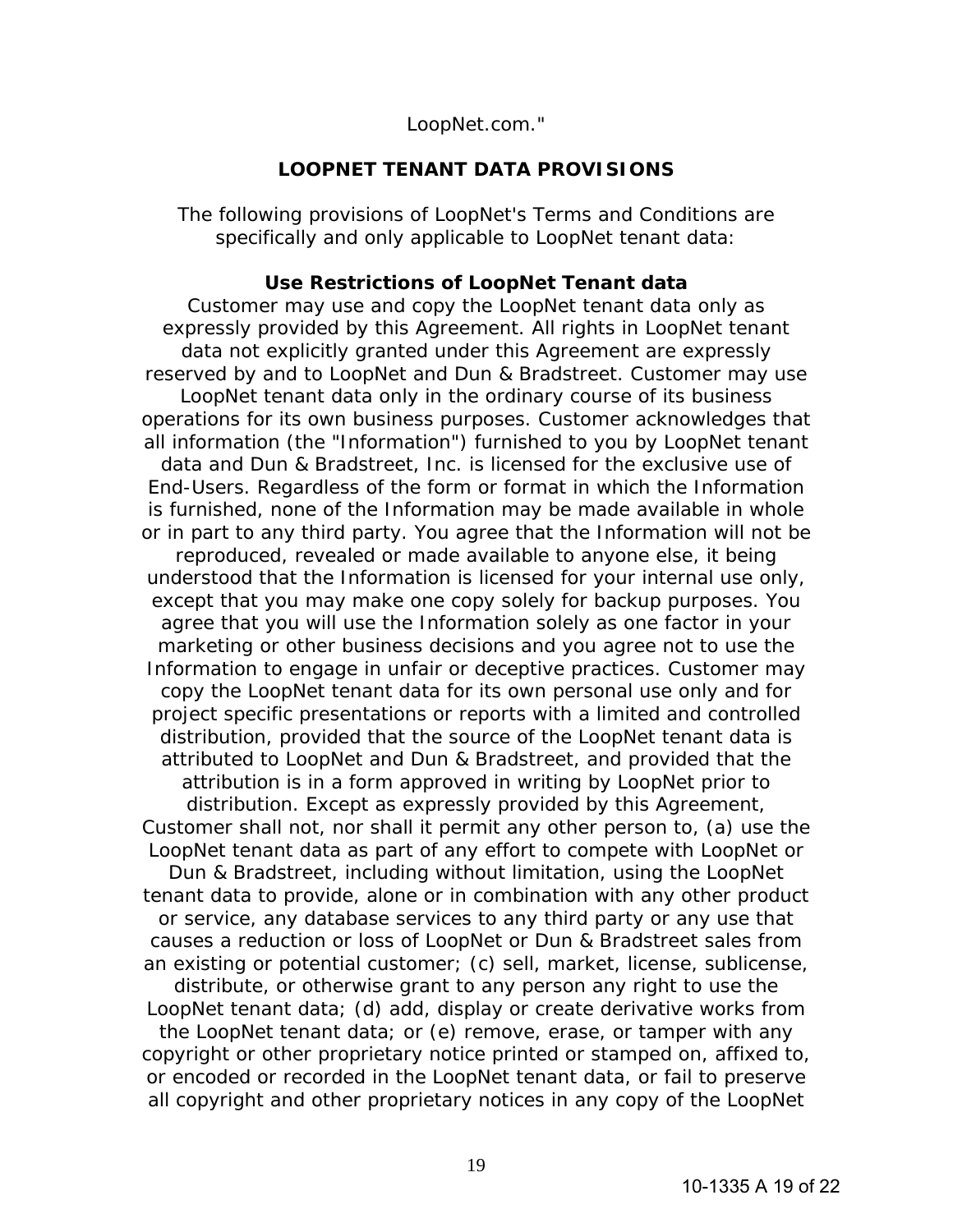tenant data made by Customer. All rights in the LoopNet tenant data not explicitly granted under this Agreement are expressly reserved by and to LoopNet and Dun & Bradstreet.

Any information furnished through LoopNet tenant data may be used throughout the continuous Premium Membership subscription. Upon expiration or termination of your Premium Membership subscription, you shall immediately destroy all originals and copies of LoopNet tenant data, unless you are otherwise instructed by LoopNet or Dun & Bradstreet; and upon request, provide LoopNet or Dun & Bradstreet with certification thereof. You represent and warrant that your use of any Information shall in all cases comply with all applicable federal, state and local laws and regulations

LoopNet may deny access to all or part of the LoopNet tenant data without prior notice if Customer violates any of the terms of this Agreement. LoopNet reserves the right to audit and monitor, whether physically or electronically, the number and frequency of requests for LoopNet tenant data a Customer submits.

# **Proprietary Rights in, of, and to LoopNet Tenant Data**

LoopNet tenant data and all components of LoopNet tenant data, including without limitation, tenant names, contact information, sales information, employee counts and other materials contained in the LoopNet tenant data are provided on strictly limited use basis. All rights, including without limitation, Intellectual Property Rights, title, and interest in the LoopNet tenant data lie exclusively with LoopNet or Dun & Bradstreet. No title, Intellectual Property Rights or other ownership rights to the LoopNet tenant data are transferred to Customer pursuant to this Agreement. Customer acknowledges that the restrictions in this Agreement are reasonable and necessary to protect LoopNet's and Dun & Bradstreet's legitimate business interests.

# **LoopNet Tenant Data Warranty Disclaimer**

YOU ACKNOWLEDGE THAT LOOPNET AND DUN & BRADSTREET MAKE NO REPRESENTATIONS OR WARRANTIES OF ANY KIND WITH RESPECT TO THE ACCURACY, COMPLETENESS, TIMELINESS, MERCHANTABILITY OR FITNESS FOR A PARTICULAR PURPOSE OF THE INFORMATION OR OF THE MEDIA ON WHICH THE INFORMATION IS PROVIDED. YOU ALSO ACKNOWLEDGE THAT EVERY BUSINESS DECISION INVOLVES THE ASSUMPTION OF A RISK AND THAT LOOPNET AND DUN & BRADSTREET IN FURNISHING THE INFORMATION TO YOU, DO NOT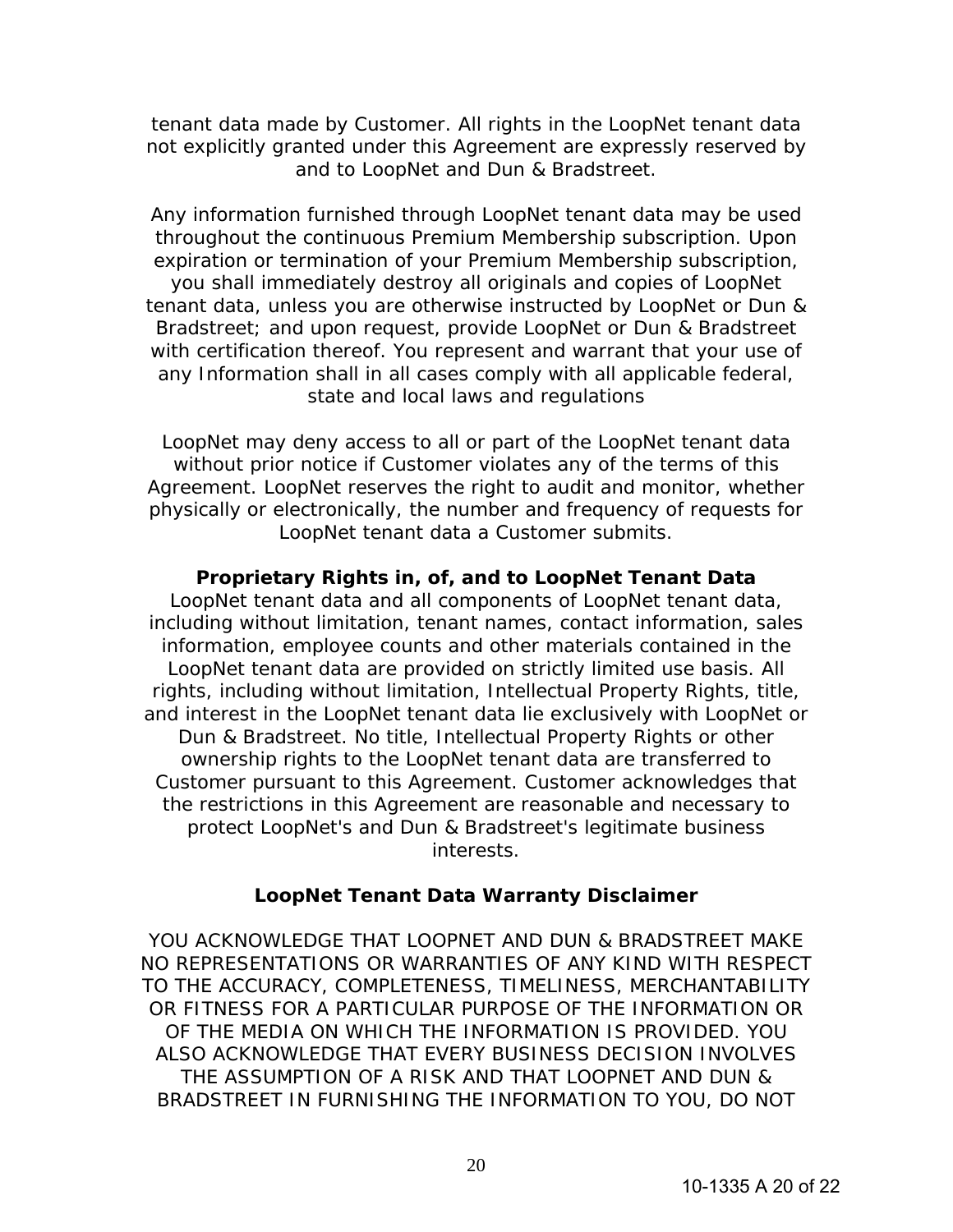AND WILL NOT UNDERWRITE THAT RISK, IN ANY MANNER WHATSOEVER. YOU THEREFORE AGREE THAT LOOPNET AND DUN & BRADSTREET WILL NOT BE LIABLE TO YOU FOR ANY LOSS, DAMAGE OR INJURY ARISING OUT OF OR CAUSED IN WHOLE OR IN PART BY LOOPNET AND DUN & BRADSTREET'S NEGLIGENT ACTS OR OMISSIONS IN PROCURING, COMPILING, COLLECTING, INTERPRETING, REPORTING, COMMUNICATING OR DELIVERING THE INFORMATION.

# **LoopNet Tenant Data Indemnification, Limitation on Liability, and Third Party Beneficiaries**

#### *Selection and Use Indemnification*

Customer assumes the sole responsibility for the selection of the LoopNet tenant data to achieve Customer's intended results, the use of the LoopNet tenant data, and the results attained from such selection and use. Customer shall defend LoopNet, Dun & Bradstreet, and affiliates, and the directors, officers, employees, independent contractors, and agents of LoopNet, Dun and Bradstreet and their affiliates ("Indemnitees"), at Customer's sole cost and expense, against any and all demands, claims, actions, suits, or other proceedings ("Claims") against Indemnitees arising from or related to Customer's selection or use of LoopNet tenant data whether or not such use is in accordance with this Agreement and shall indemnify and hold Indemnitees harmless from any and all judgments, losses, liabilities, damages, costs, and expenses (including without limitation, reasonable attorney's fees and attorney's disbursements) arising out of or incurred in connection with such Claims. Customer's liability under this Selection and Use Indemnification shall be reduced to the extent that Customer is actually prejudiced by LoopNet or Dun & Bradstreet's failure to give notice of a Claim to Customer promptly after LoopNet learns of such Claim. Customer shall have the right to control the defense and settlement of any Claims for which Customer is obligated to defend, but LoopNet and Dun & Bradstreet shall each have the right to participate in such Claims at their own cost and expense.

### *Limitation of Liability*

LoopNet and Dun & Bradstreet's total liability of LoopNet tenant data under this Agreement shall under no circumstances exceed the amount paid by Customer, if any, for accessing the LoopNet tenant data in the calendar year in which the related claim accrued. Under no circumstances shall LoopNet nor Dun & Bradstreet be liable to